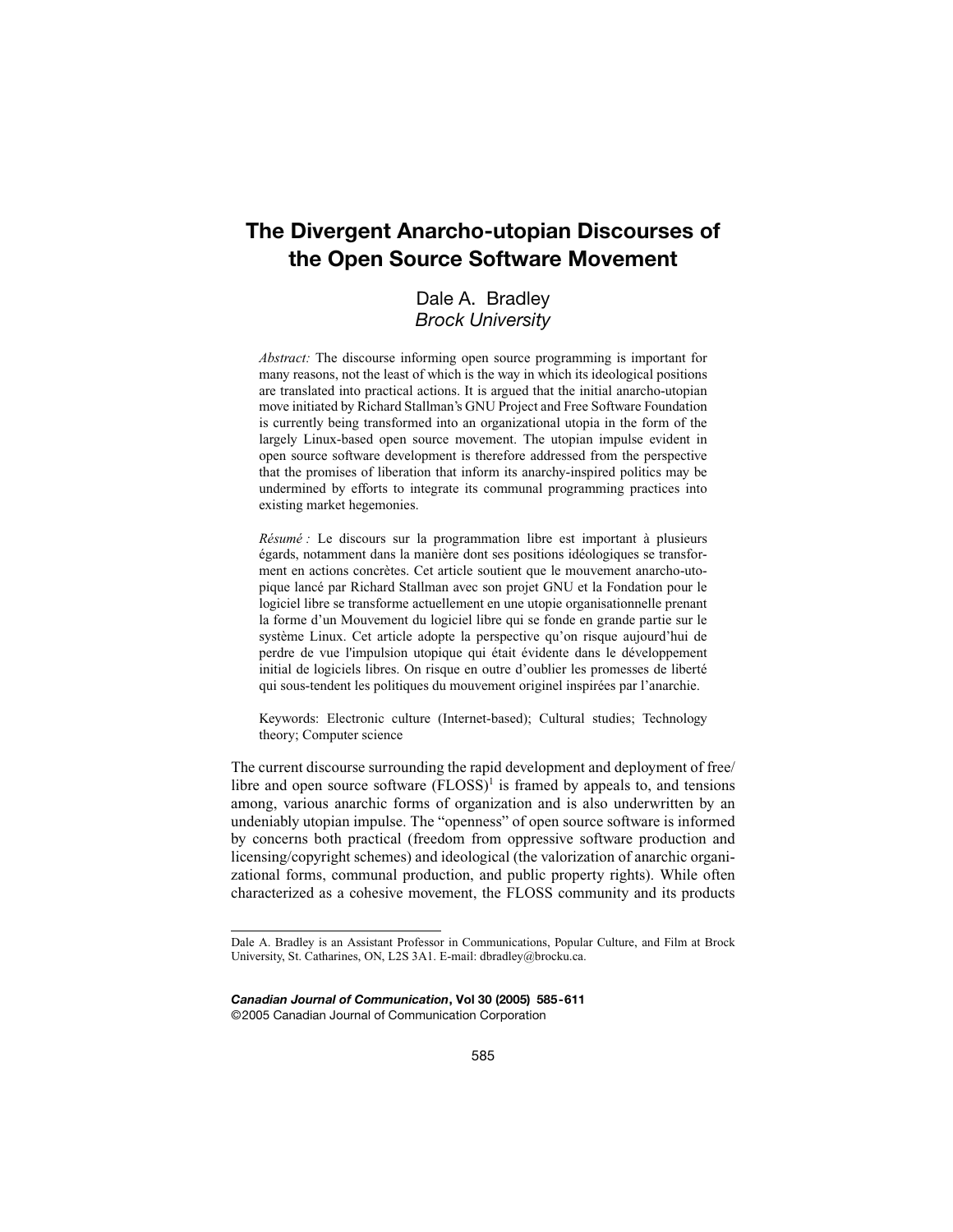are actually an amalgam of different operating systems and software applications produced by myriad programmers working with different goals in mind. The broadest and most obvious division within this community is between Richard Stallman's Free Software Foundation (FSF)—which seeks to make computing resources widely available to the public via the production and distribution of public domain software—and promoters of the much more business-friendly Open Source Initiative (OSI), which seeks to integrate open source practices into existing market practices and hegemonies. In spite of this basic division, a shared anarcho-utopian tendency underwrites discourses on both sides of the FLOSS divide.

What I want to trace here is a general trajectory from ideological position to practical action as it relates to differing forms of utopianism and anarchy. The central argument will be that the initial utopian anarcho-socialist challenge initiated by Stallman's GNU<sup>2</sup> Project and FSF exhibits a subtle but significantly different admixture of anarcho-utopianism than that of the OSI. This difference occurs more at the level of discourse than of practical action, inasmuch as both the FSF and OSI belong to, and provide an important degree of guidance for, the broader FLOSS movement. Producing freely licensed programming code and routing around the user restrictions imposed by proprietary software giants such as Microsoft remains the common goal of the FLOSS community, regardless of its internal divisions. I will therefore use "FLOSS" to characterize both the open source movement and its programming methodologies in their entirety. One should remain cognizant, however, of the fact that the FLOSS community is not homogeneous. It includes not only the FSF and OSI, but also a number of other organizations. That said, the purpose of the current project is to tease out and address the anarcho-utopian tendencies present in the FLOSS discourse while simultaneously foregrounding the similarities and differences between two of its vanguard organizations (the FSF and OSI). A certain degree of generalization is therefore necessary in order to distinguish the FLOSS movement from the traditional proprietary software industry. Due to the detail required to address the anarcho-utopian differences between the FSF and OSI, I will only specifically refer to these organizations where they diverge in terms of their discourse on, or deployment of, FLOSS principles and goals.

I have chosen the FSF and OSI as exemplars of FLOSS for two simple reasons. Firstly, they are two of the most significant organizations with regard to FLOSS. The OSI has steadily built a reputation since its 1997 inception as a primary advocacy group for FLOSS, and it has made significant inroads into corporate computing via its promotion of FLOSS as a viable alternative to proprietary software. While not the first instance of a community of open source programmers, the FSF has been frequently acknowledged to be the first such community to actively take FLOSS principles into the mainstream of computing (Raymond, 1999a; Williams, 2002). In addition, the software licence put forward by the FSF (the "General Public License," or "GPL") and its variants has become the very heart of the FLOSS movement, both technically (in terms of software distri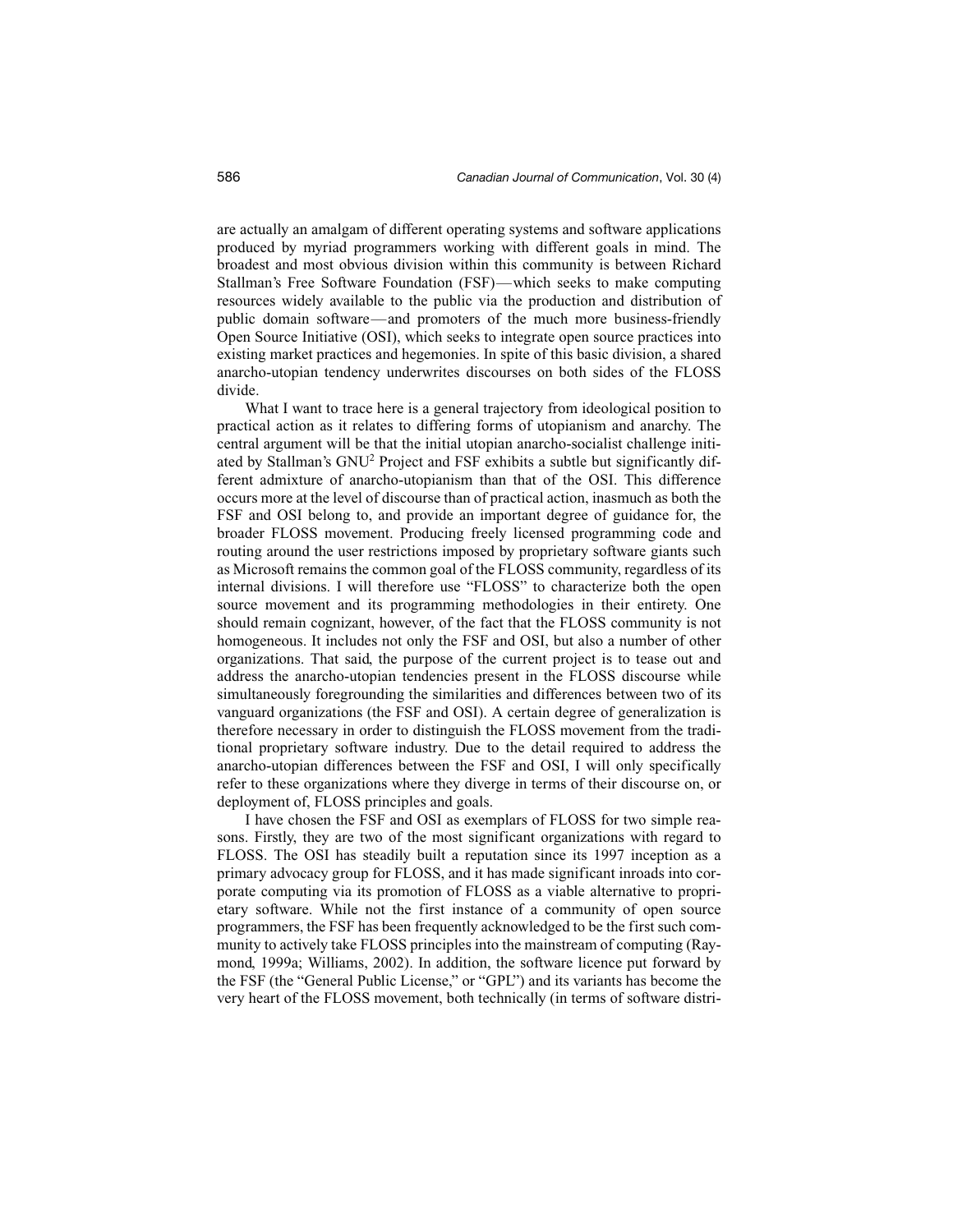bution) and ideologically (as the first clear statement of user rights as understood and promoted by the FLOSS community). Secondly, the founders of the FSF (Richard Stallman) and OSI (Eric Raymond) have both taken it upon themselves to play an evangelical role with regard to FLOSS. Stallman is resolutely against proprietary software and tends to advocate a more socialist version of FLOSS, whereas Raymond is more accommodating of business interests and promotes an approach that is more libertarian.

As I hope to demonstrate, the differences and similarities between the anarcho-utopian discourses and practices exhibited by Stallman's FSF and Raymond's OSI are a matter of degree, rather than kind. Stallman tends to be more concerned with achieving the utopian goal of distributing software unfettered by proprietary licensing regimes. He is somewhat less concerned with giving the control of software development to an anarchically organized community of programmers for fear that his utopian social goals will become subservient to the technical aspects of programming. Raymond, on the other hand, tends to view Stallman's utopianism as laudable but ultimately counterproductive when it comes to actually deploying FLOSS in existing corporately dominated software markets. Raymond thus tends to foreground the role of anarchic organization in the development and distribution of technically superior and less expensive FLOSS projects and applications, while playing down (but not ignoring) the utopian elements of FLOSS discourse and practice. But it is not simply that Raymond provides the anarchy to Stallman's utopia in terms of the anarcho-utopianism of FLOSS. Rather, the particular versions of anarchy and utopia that each implicitly promotes in his work—both written and computational—is what proves to be significant. Stallman's social anarchism leads him to advocate for freely distributed software as a common good for society. His utopianism is thus framed by an appeal to realize the ethical and moral dimensions of software development and distribution in order to produce a better world. Raymond's libertarian anarchism is exhibited in a tendency to pursue FLOSS as a means by which to free programmers and users from the artificial constraints of copyright regimes in order to enable a freer environment for the development and distribution of technically superior software.

The FLOSS movement as a whole encompasses the anarcho-utopian approaches and ideals of both the FSF and OSI. Rather than characterize these two organizations as two fundamentally divergent or oppositional approaches, it is perhaps more useful to think of them as occupying two ends of the FLOSS spectrum. The FSF is more committed to provoking changes in software development by way of an appeal to the social use of information technology. The OSI is more concerned with implementing the technical practices that emerge from this activity within everyday computer use. The key, then, to the utopian impulse in the FLOSS movement is thus the manner by which it proposes and seeks to reformulate the social relations of software production as an anarchic organizational form. It is for this reason that I characterize the sociopolitical discourse of the FLOSS movement as "anarcho-utopian."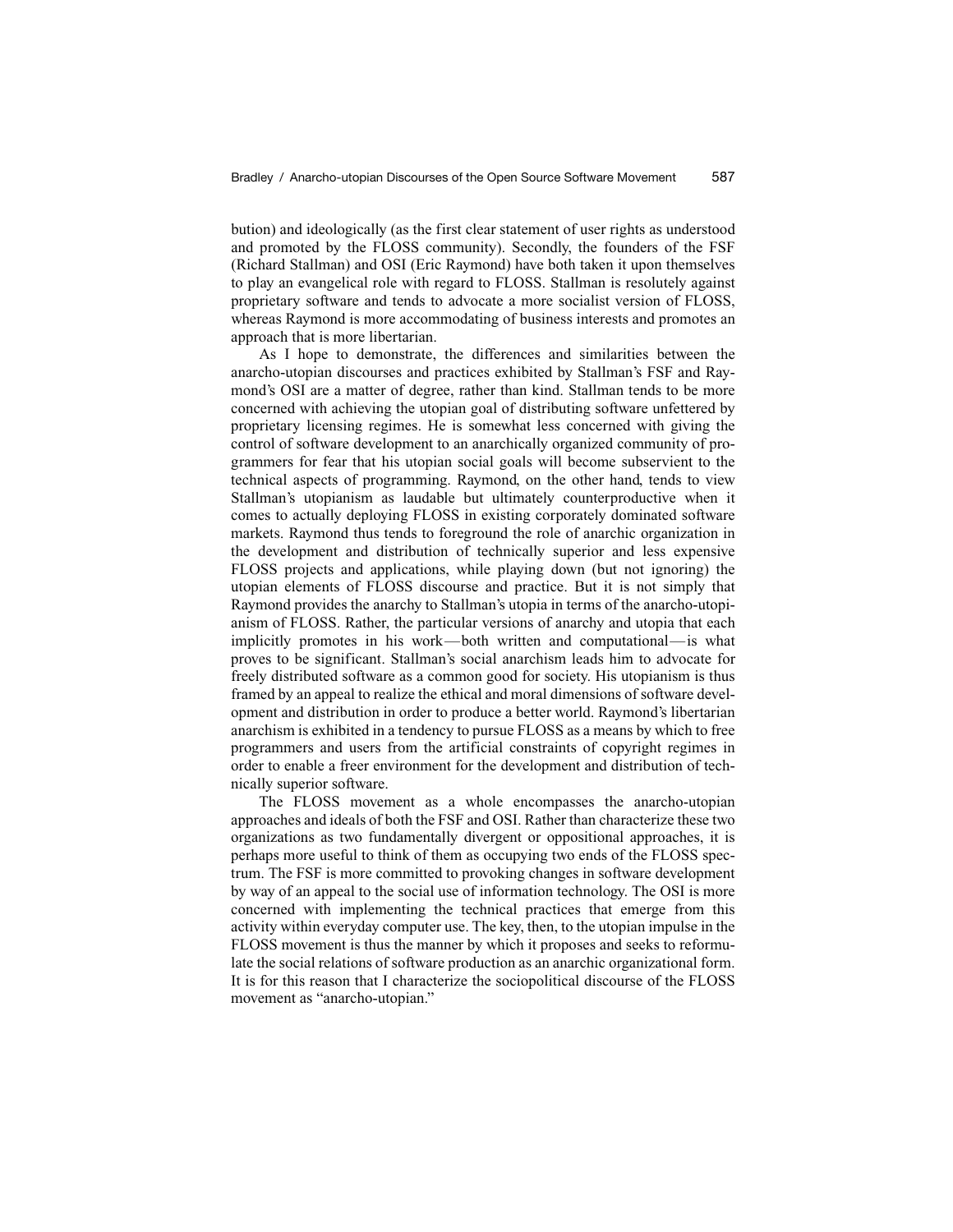In order to unpack this complex set of relations I will first provide some background information on open source and the hacker ethic that informs it. Following a brief overview of the roles played by Stallman and Raymond in the formation of the FSF and OSI (respectively), I will undertake a more detailed analysis not only of the divergent anarcho-utopian discourses revealed in the rivalry between the FSF and OSI, but also of their points of connection and co-operation in relation to the wider FLOSS movement. The similarities between Stallman and Raymond are profound and bind them to the same basic cause: they both promote FLOSS, view proprietary software licensing as the enemy, and believe that a better world (of some sort) will result from the widespread adoption of FLOSS development. Where they differ may be subtle, but it is equally profound: should it occur, the ultimate deployment of FLOSS on a grand scale will be rather different depending on which path proves more influential. With Stallman and the FSF, the criteria by which FLOSS projects are developed would likely be more overtly politicized and be held up to measures of social utility or notions of the common good. If Raymond and the OSI prove to be more influential (as they are currently), then the measures and criteria will likely shift from social utility to technical superiority and the cost of development.

While FLOSS is only in its infancy in terms of its practical diffusion, an attempt can nonetheless be made to understand the anarcho-utopian impulse that underwrites so much of the FLOSS discourse. This discourse is significant precisely to the degree that it is neither a convenient addendum to nor *ex post facto* justification for FLOSS. It is a constitutive feature of FLOSS as both an ideological movement *and* a practical methodology. The varieties of anarchy and utopia in FLOSS discourse are many and they are frequently combined into an anarcho-utopianism deemed to be essential to FLOSS development. In addition, it is the anarcho-utopian element of FLOSS that is most frequently cited as a model to be emulated and/or adapted to broader social formations and practices. FLOSS is therefore as much about anarcho-utopianism as it is about programming, because what marks FLOSS as different from traditional software development is not a new *technical* practice—coding languages remain largely unchanged—but a new *social* practice of software production, distribution, and use. The politically inspired discourse that weaves its way through the non-technical discussions surrounding FLOSS is replete with anarcho-utopian incantations. The question is: what kinds of utopia and what forms of anarchy are being offered up by those involved?

The ultimate successes and failures of the emerging FLOSS approach to software production and distribution remain to be seen, but it does seem likely that FLOSS already has, and will continue to have, a significant impact on the software industry. Whether the traditional software industry might contain, leverage, or otherwise adapt to FLOSS, or if the FLOSS movement will realize its hope that it can somehow radically transform the software industry, is an open question (please pardon the pun). The purpose here is neither to predict the future nor to take sides in the debate over the relative merits of FLOSS versus proprietary soft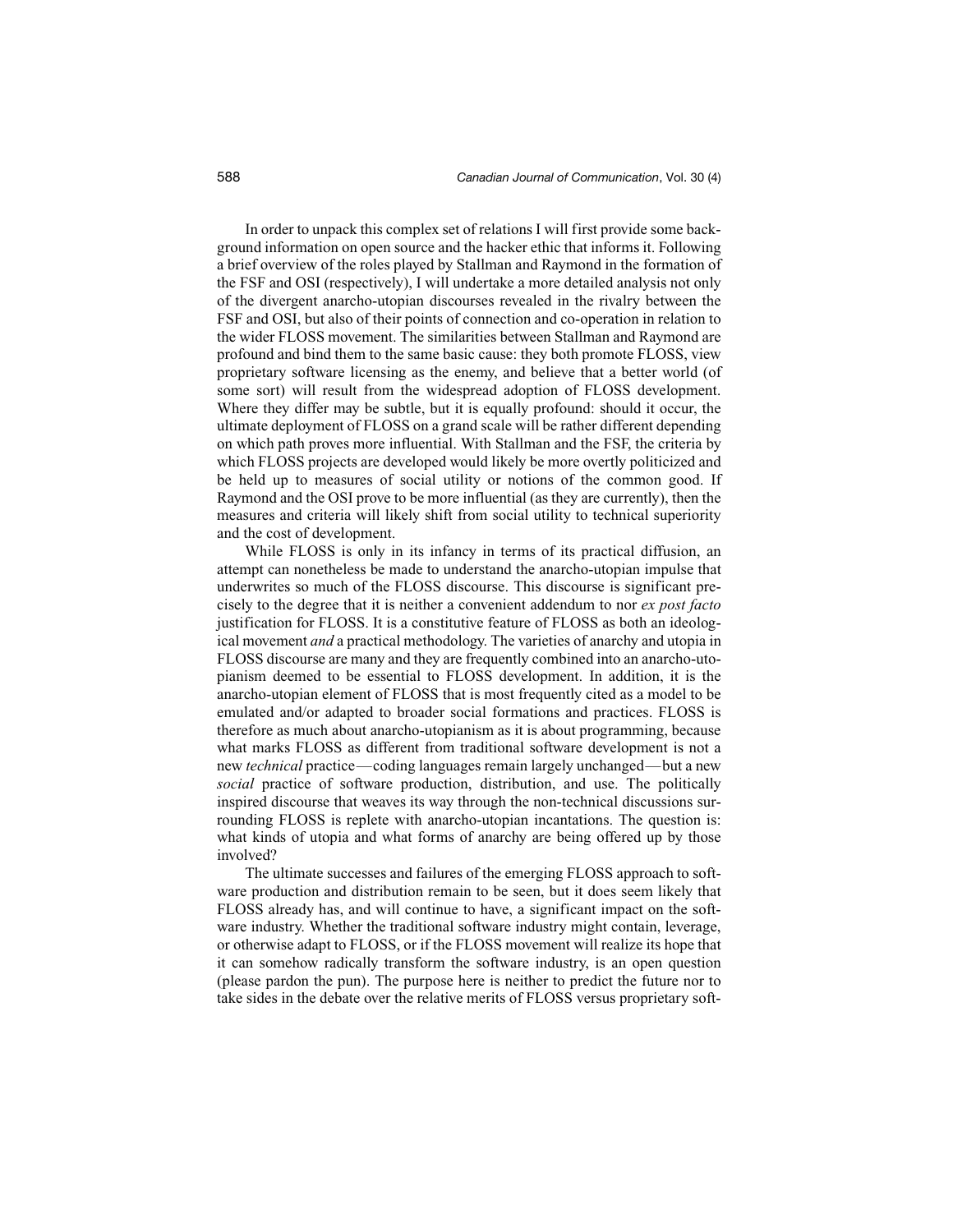ware, but to address the intimations of hope and deprival that can be gleaned from the relationship between utopianism, anarchy, and the sociotechnological practices that inform contemporary software production, distribution, and use.

#### **A selective history of FLOSS**

Understanding the anarcho-utopian discourse embedded in the FLOSS movement first requires a brief definition of open source, as well as a discussion of the "hacker ethic." The hacker ethic is the seed from which the anarcho-utopian discourse springs, rather than from any particular political theory or practice of anarchism. While Stallman and Raymond are at times fairly explicit about their socialist and libertarian politics (respectively), neither claims to be a political theorist. The FLOSS movement's anarcho-utopian discourse is not a full-blown, or even necessarily well-thought-out, program so much as a peculiar re-production of two significant strains of anarchist thought (socialist and libertarian) in a seemingly unrelated field (programming). The reason why these notions have surfaced in relation to programming will have to remain the task of another project. It can nevertheless be noted here that the reasons for, the parallels with, and the loose appropriations of, anarchy and utopianism are likely traceable to the fact that there is a significant degree of resonance between late 19th nineteenth- and early 20th twentieth-century anarcho-utopianism and contemporary programming practices (Imhorst, 2005; Klang, 2005). These connections would seem to centre upon issues related to the tensions over communal versus private property, the individual right to use and produce goods, and the broader legal-bureaucratic modes of governance within which these practices are organized and regulated. Just as the social relations of production and communal life, rather than factories *per se*, were the primary focus of anarcho-utopianism at the turn of the (last) century so too are the technical features and merits of FLOSS secondary to the social relations of software production and communal programming.

#### **Open source software**

Simply stated, open source (or, in Stallman's parlance, free) software consists of a program for which the source code (a program's actual computer code) is distributed under the auspices of a licence that allows the user to freely use, modify, and re-distribute the code as they see fit, so long as they give credit for the work of others and, in most cases, include a similar licence in any modified re-distributions of the software. This form of licensing is therefore quite different from proprietary software licences, inasmuch as the company that produces and distributes the proprietary software typically retains all rights to the production, modification, and distribution of the source code and simply allows the purchaser to use the program. The purchaser of Microsoft Office, for example, does not own a copy of the software, so much as they lease the right to use the software on the condition that they do not modify or re-distribute it. The major difference between open source and proprietary software in terms of user and property rights thus resides in the conditions of use imposed on the user by the licence, rather than some sort of difference in functionality or programming code. Stated another way, users of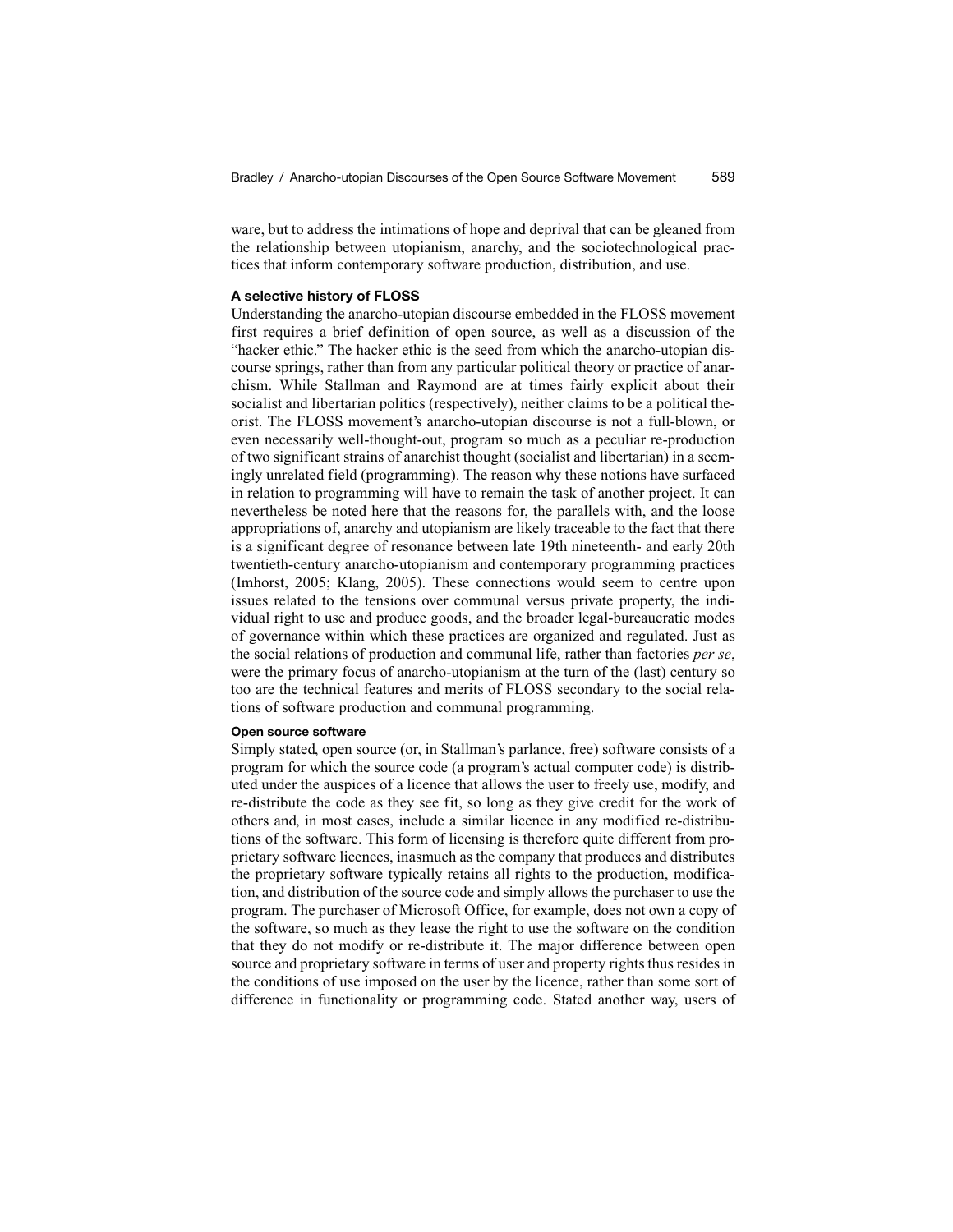open source software are granted the right to both the *functionality* of the program (what it does) as well as its *methodology* (how it does what it does). Users of proprietary software only have rights to functionality.

Stallman's choice of the term "Free Software" has lead to a popular misunderstanding that "free" refers to cost. It must be noted here that Stallman's use of the term "free" is not intended to mean "free of charge," but "free to use, modify, and distribute" (his frequently cited phrase being "free as in freedom of speech, not free as in beer") (GNU Project Stallman, 1983). Often accused of rejecting copyright and intellectual property en masse, the FLOSS community (Stallman included) has in fact always maintained that a viable for-profit software industry is not only possible, but desirable under the auspices of FLOSS licensing. The issue is not the complete rejection of software property rights, but an approach that protects authorial rights for programmers' work while at the same time allowing others to adapt, improve, and re-distribute programs. The burgeoning GNU/Linux<sup>3</sup> software industry is free to charge for service, support, and additional programs, but it cannot charge for the original source code, which remains open (or free). The commercial market for FLOSS is thus defined primarily by support services, software bundling, and various ancillary products, rather than the core software.

#### **The hacker ethic**

It is the hacker ethic, rather than political theory, that mainly informs the practices of many FLOSS programmers. It therefore provides the discursive seed from which utopian and anarchist discourses emerge and fuse together. As such, it is the most direct source of the political dimensions of FLOSS. Based on playfully sophisticated experimentation and knowledge sharing, the hacker ethic reflects utopian notions of social improvement through efforts not only to produce public domain software, but to facilitate wider access to computing and computer-based services. An anarchic element is also evident inasmuch as programmer/hacker communities tend to be culturally constituted as informally networked groups of individuals whose primary allegiance is to programming itself, rather than to any particular organization they may belong to or for which they may work (Abbate, 1999; Himanen, 2001; Levy, 1985; Wark, 2004). Levy's (1985) seminal codification of the hacker ethic is as follows:

- Access to computers—and anything which might teach you something about the way the world works—should be unlimited and total. Always yield to the Hands-on Imperative!
- All information should be free.
- Mistrust authority—promote decentralization.
- Hackers should be judged by their hacking, not bogus criteria such as degrees, age, race, or position.
- You can create art and beauty on a computer.
- Computers can change your life for the better. (p. 39-49)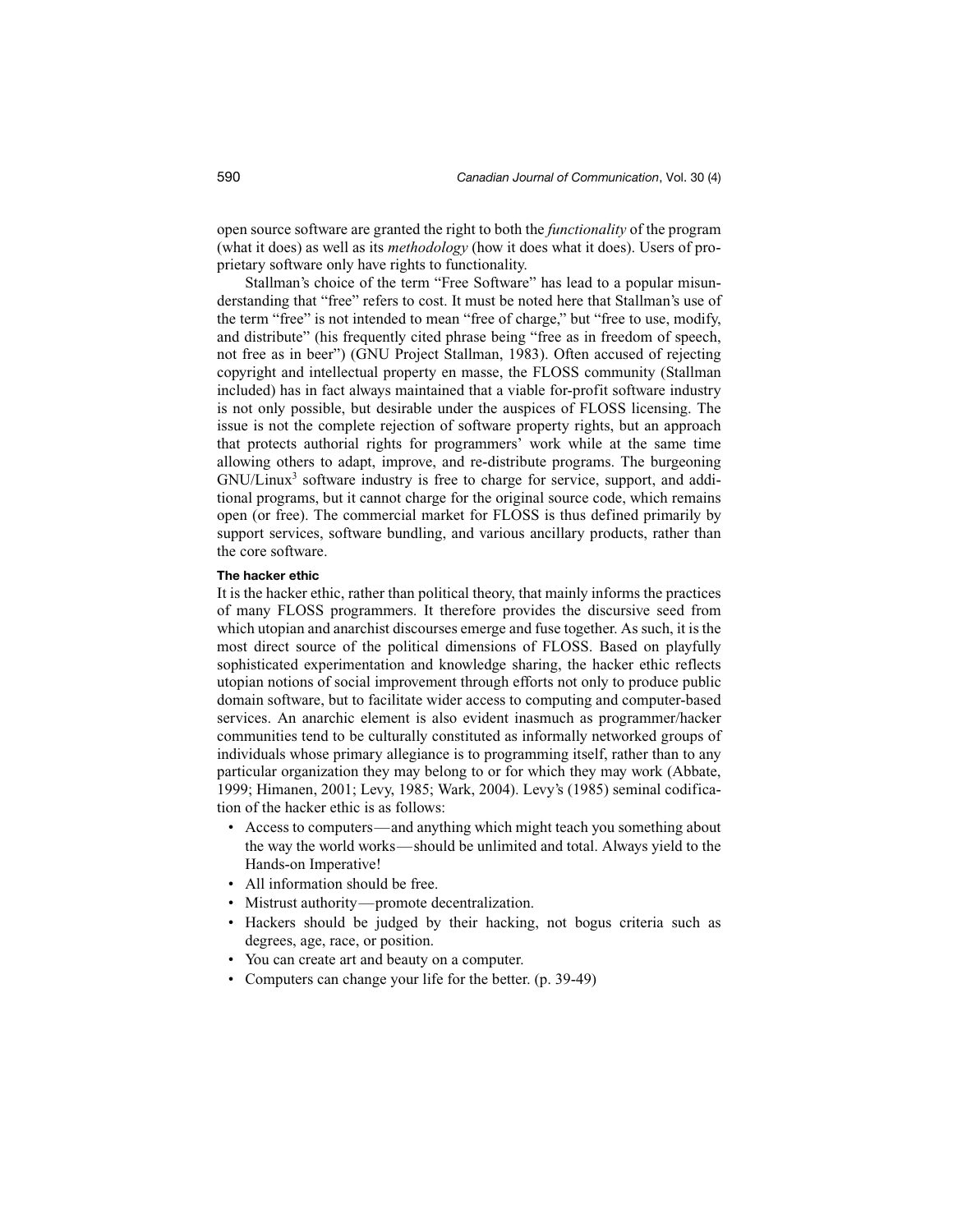Of particular significance to the anarcho-utopian impulse found in the hacker ethic is the explicit call to develop non-proprietary software products ("all information wants to be free"). Rejecting software copyright regimes that severely limit users' ability to modify and re-distribute software entails the recovery and retention of the public domain style licensing practices of early computing. The eventual creation of a new model of software development (FLOSS) exemplifies many other elements of the hacker ethic's credo: decentralization, informationsharing, and experimentation. While its roots are in earlier modalities of software production and distribution prior to the desktop PC explosion of the late 1980s, the FLOSS model that emerged from the GNU Project introduced by Stallman in 1983 was catalyzed by the rapid diffusion of desktop PCs and networking throughout the 1990s. This in turn enabled new forms of communal grass-roots software production and distribution founded on code sharing and project development via the Internet, Bulletin Board Systems, and World Wide Web (WWW). The impetus behind the communal "openness" of Stallman's GNU Project is thus not only a significant break with the copyright regimes of industrialized software production, but a hopeful return to what Stallman views as a kind of golden age of programming.

#### **Richard Stallman, GNU, and the Free Software Foundation**

#### Why I Must Write GNU

I consider that the golden rule requires that if I like a program I must share it with other people who like it. Software sellers want to divide the users and conquer them, making each user agree not to share with others. I refuse to break solidarity with other users in this way. I cannot in good conscience sign a nondisclosure agreement or a software license agreement. (Stallman, 1983)

The popularity of FLOSS ideals and practices indicates a certain dissatisfaction with corporate technoculture on the part of some of those who work in these institutions. This dissatisfaction is perhaps most clearly evident in Richard Stallman's 1983 GNU Manifesto, wherein he critiques the institutional shift from public domain to copyrighted software development that has occurred in the last three decades. This shift occurred around 1965-70 as a result of the growth in the mainframe-computing market, which led to the practical realization that software development could be an economically rationalizable for-profit enterprise (Campbell-Kelly, 2003). Once instituted, the proprietary software industry expanded rapidly during the 1980s with the swift diffusion of PC hardware.

Prior to the broad commodification of software, programmers worked in what was then a rather rarefied realm of computing, consisting of mainframe devices ensconced in, and used by, a relatively limited number of organizations operating within large institutions (with universities and the military being the most influential arenas for non-manufacturer computing development). As such, programmers were a rather small and largely homogeneous sociocultural group that actively shared knowledge and code in what seems today to be a remarkably free manner. Without having to worry very much about software licences and pat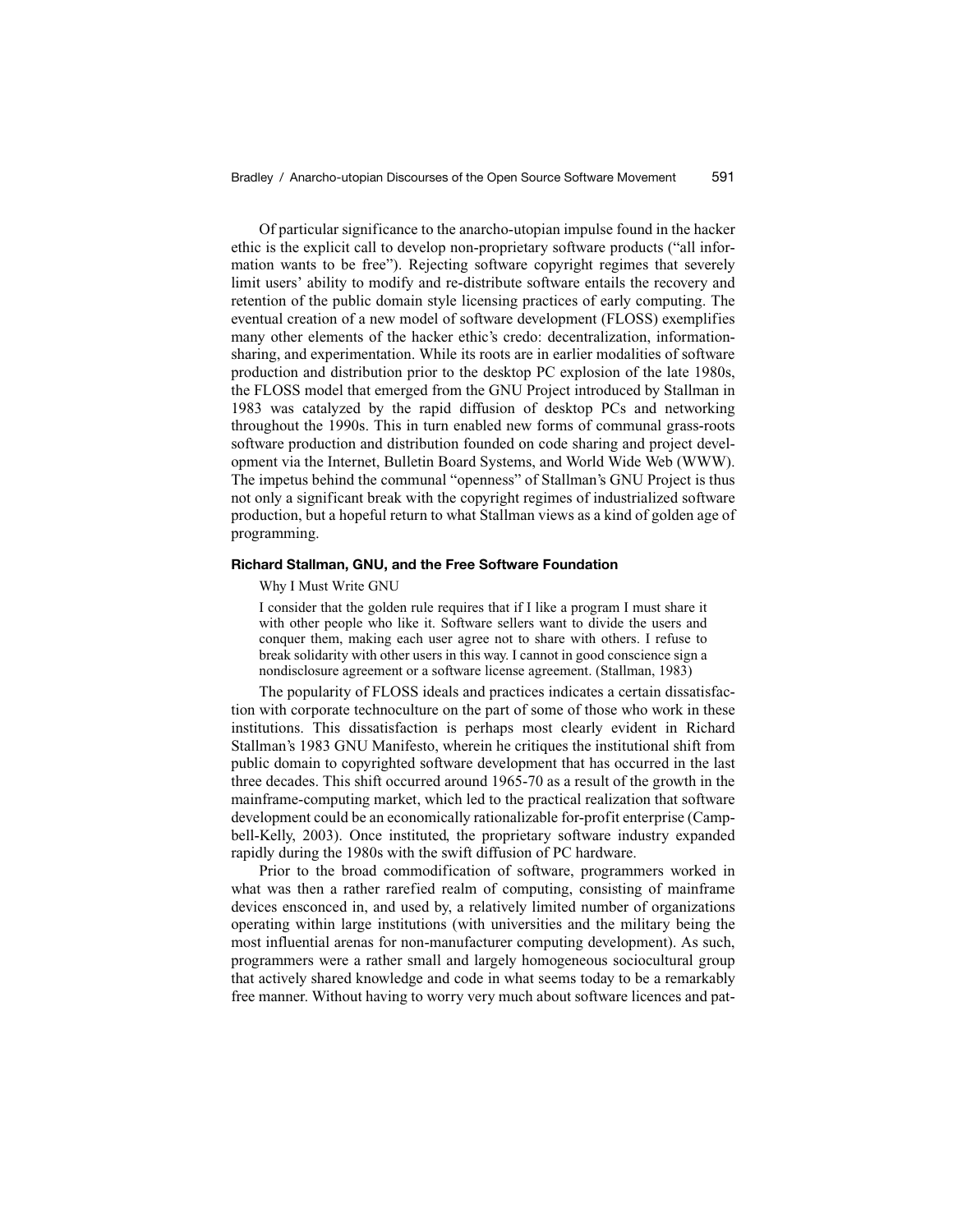ents, copyrights, institutionally commodified intellectual property, and non-disclosure agreements, programmers enjoyed a fair degree of freedom within their institutional workplaces, and this lead to the collectively produced set of informal practices and tenets that constitute the hacker ethic.

In a somewhat ironic twist, Stallman's greatest innovation (or "hack") may not be any particular computer code, but the licence under which the code is used. Stallman's inventive General Public License (GPL) was created not only in order to facilitate the production of free software, but also to keep it free. Stallman recognized that while public domain software could initially be made freely available, modified versions could subsequently be copyrighted and thereby transformed into a proprietary form. The problem was how to make the free-use provision carry forward through subsequent modifications. He thus devised the GPL for GNU in a manner that kept the software free—while still retaining authorial credit—regardless of the numerous modifications and iterations it might be subject to once released. Playfully termed "copyleft," the GPL is a licensing system that expressly prohibits copyrighting the open source components of any software developed using GNU software protocols and standards and, furthermore, requires that any modified versions of GNU software subsequently produced include the GPL as a condition of distribution. The OSI's recent mobilization around GNU/Linux continues and parallels Stallman's efforts via the OSI's adoption and promotion of the GPL's copyleft provision and its variants. While the hallmarks of Stallman's communal software production system remain, the overall nature of OSI inspired software is nonetheless framed by a rather different, and much more "business-friendly," notion of utopian openness than is evident in Stallman's manifesto musings.

#### **Eric Raymond, GNU/Linux, and the open source initiative**

There is much more to Stallman's Manifesto . . . Suffice it to say that on the surface, it read like a socialist polemic, but I saw something different. I saw a business plan in disguise. (Tiemann, 1999, p. 72)

Stallman's GNU Project was supported by a cadre of hardcore coders for almost a decade by the time Linus Torvalds' 1991 release of GNU/Linux took FLOSS principles into the mainstream. This moment of popular actualization was not simply technical (available hardware, software, programmers, networks, et cetera); but was based on the recognition that communally produced copylefted programming could find a place within the everyday structures of IT industries, services, and markets. The moment that Tiemann saw a business plan in Stallman's "socialist polemic" is, Stallman would argue, the point at which the anarcho-utopian ideals of the FSF were co-opted and transformed into little more than an organizational methodology of software production spearheaded by the OSI.

Stallman's dislike and mistrust of the OSI have tempered over the years, but its roots are both personal and ideological (Scoville, 2001). Eric Raymond's address to the 1997 GNU/Linux Kongress, entitled "The Cathedral and the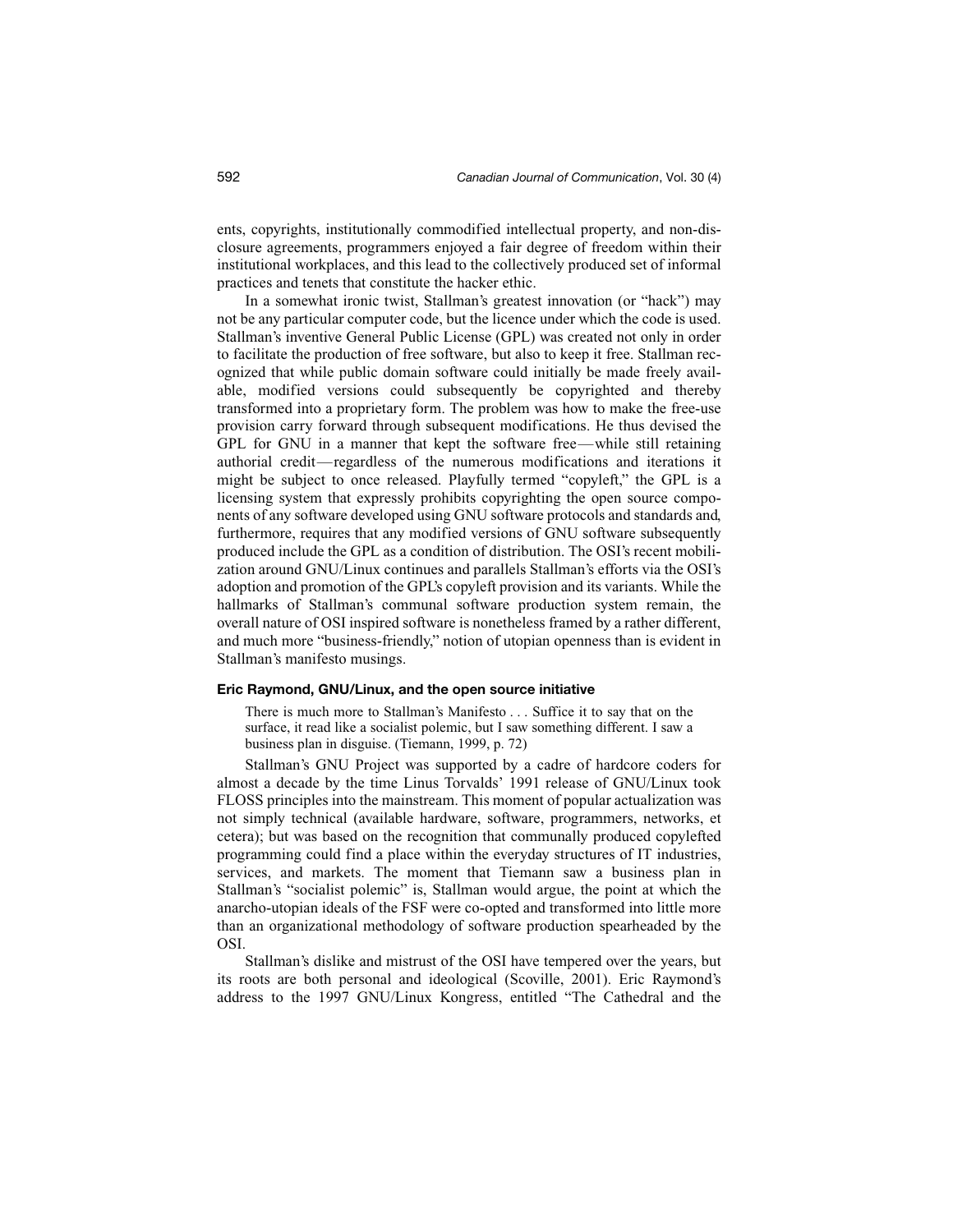Bazaar," compared two styles of FLOSS development and, upon its subsequent inclusion in his book of the same name, it became a bible of sorts for the FLOSS community, as well as a vehicle by which FLOSS ideas and ideals were brought to non-programmers and the media. Raymond (1999a) argues that the "cathedral" style of development is one in which source code is made available, but subsequent releases are vetted and controlled by an exclusive group of programmers. The "bazaar" style releases and develops source code in an anarchic and ongoing ad hoc fashion via the Internet (with incremental changes always visible and publicly available for use). Stallman was offended by Raymond's use of the FSF as an example of the cathedral style, and he was especially annoyed by the implication that the FSF was an elite and centralized group. More importantly, Stallman thought that the promotion of a potentially massive, and certainly for-profit, industry founded on the implementation and support of open source software could easily lead to the defeat of the more socially minded anarcho-utopian principles of FLOSS.

#### **Anarcho-utopianism**

#### **The utopian impulse**

So much of what matters in FLOSS is related to property and knowledge relations, and this has had the related effect of providing FLOSS with potentially transferable strategies of property, knowledge, labour, and power relations that may allow FLOSS principles to be applied beyond the realm of software production. Recent suggestions that FLOSS methods of software development may serve as a utopian model for more democratic policymaking resonates with political theory in general, and with anarchism in particular:

The experience of open source development, or even just the acceptance of its value as a model for others, provides a real-life practice for the deeper change in perspective required if we are to move into a more networked and emergent understanding of our world. The local community must be experienced as a place to implement policies, incrementally, that will eventually have an effect on the whole. (Rushkoff, 2003, p. 61).

FLOSS' hacker-inspired anarcho-utopian model of software development here becomes the utopian model for society itself—a society fundamentally underwritten by an emergent form of organization built upon principles of anarchic communities.

FLOSS, however, is not a political platform. It is a modality of software production which finds its production founded in communal forms of decisionmaking, intellectual labour, and product distribution. This modality is necessarily framed within, and very much constrained by, the broader sociopolitical relations of post-industrial capitalism. While it cannot be said that FLOSS is of the same order as a totalizing social movement, fruitful comparisons may nevertheless be made with William Morris' large-scale utopian socialism:

[The Open Source Movement] seems almost like a descendent of the Arts & Crafts movement. As its William Morris, Linus Torvalds supervises a global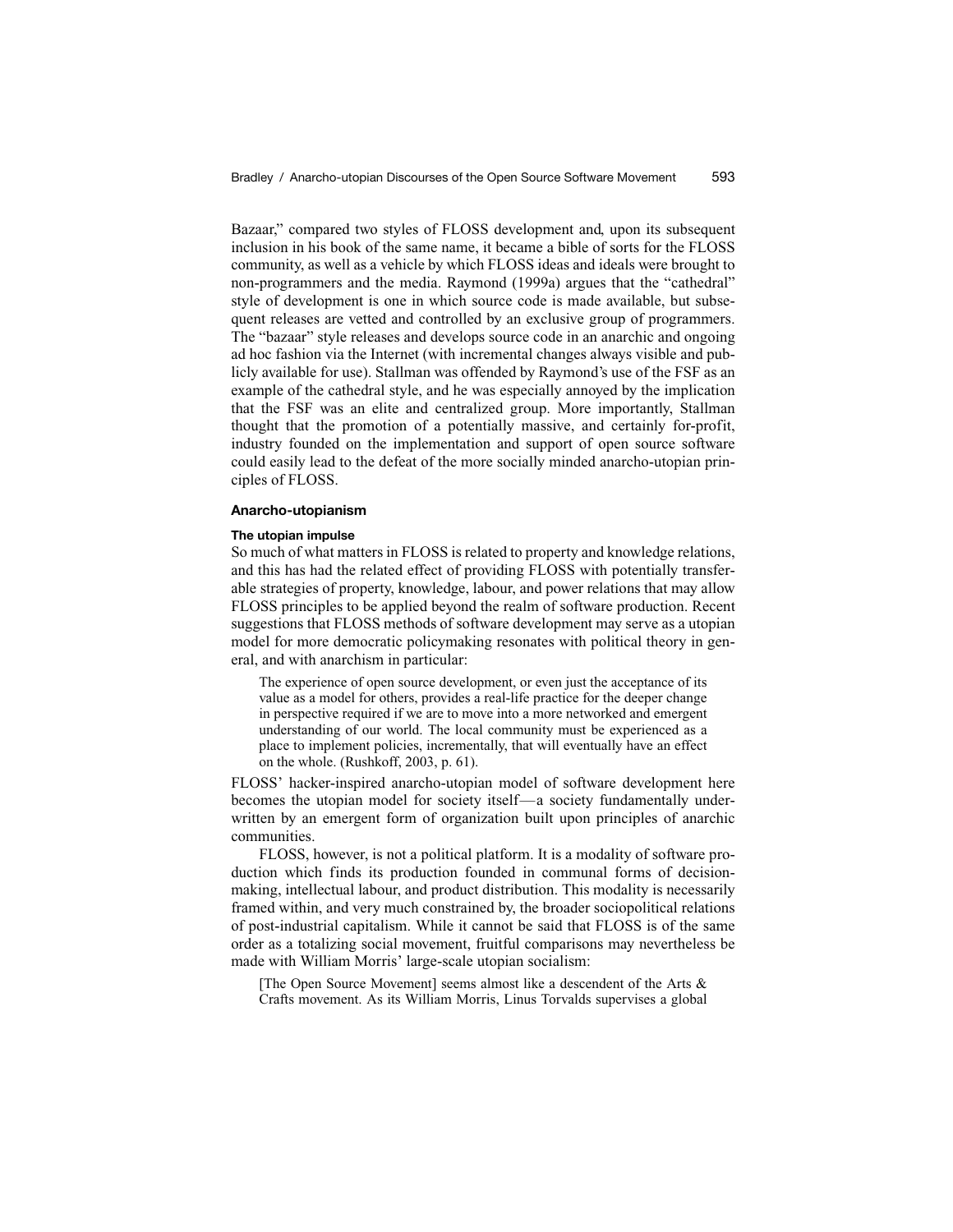workshop in which programmers work together to develop a system that is accessible to all. John Ruskin's 'poet laureate' role is left to science fiction writer Neal Stephenson, whose novels celebrate the artisanal lifestyle of computing programming. In his legendary essay, 'In the beginning was the command line', Stephenson argues for the 'oral tradition' of Linux, which he depicts as an ecosystem of code sustained by [an] anarchic community of hackers (Murray, 2000).

The communities and communes begun or inspired by Morris' utopian ideals tended to be limited in scope and framed largely by a set of concerns related to the exigencies and inequities of the Industrial Revolution. The common thread between Morris' utopian socialism and the FLOSS movement is found in their shared valorization of anarchic communal forms as the foundation for social systems of production.

Morris' *News from Nowhere* (2003, original edition 1890) posits a pastoral twenty-second-century society in which decentralized craft production replaces centralized industrial production and the abolition of money leads to the free distribution of goods produced not only on the basis of necessity, but for the joy of artful production itself. The parallels and potential affinities with FLOSS' hacker ethic are clear. Morris' and FLOSS' utopianism both envision profound changes to property and labour relations, but do so by way of grounding their visions quite firmly within a fairly circumscribed set of practices related to one's personal attachment to joyful and artful activities of production. The tendency toward the personal marks Morris' thought as rather different than the more abstract notions of political economic re-organization emanating from the socialism of Marx and Engels or the anarcho-syndicalism of Goldman, Berkman, or Kropotkin. More significant than the actual form of Morris' utopia, however, is what Levitas (1990) calls its function:

Broadly, one may divide approaches to utopian studies into two streams. The liberal-humanist tradition [which would include Morris] tends to focus on definitions of form. In contrast a largely, but not exclusively, Marxist tradition has defined utopia in terms of its function—either a negative function of preventing social change or a positive function of facilitating it, either directly or through the process of the 'education of desire.' (p. 6)

The distinction between the form and function of utopian thought and practice is essential to understanding the utopian element of the FLOSS discourse, because it allows one to separate utopian models from the impulses that inform them.

Virtually every utopian statement has been legitimately critiqued in some way or other, and from every political quarter, on the basis of the form of society it proposes. While not the first to do so, Karl Popper's (1963) critique of utopianism famously damns it on the basis of its singular tendency to propose highly managed social systems that are nothing short of totalitarian. Marx and Engels (1967, original edition 1848) find similar faults with utopian models, but reserved a more positive role for the utopian impulse inasmuch as it spurs individuals to critique, and possibly think beyond, the confines of currently existing social systems. For Louis Marin (1984), the value of utopian thought is the way in which the funda-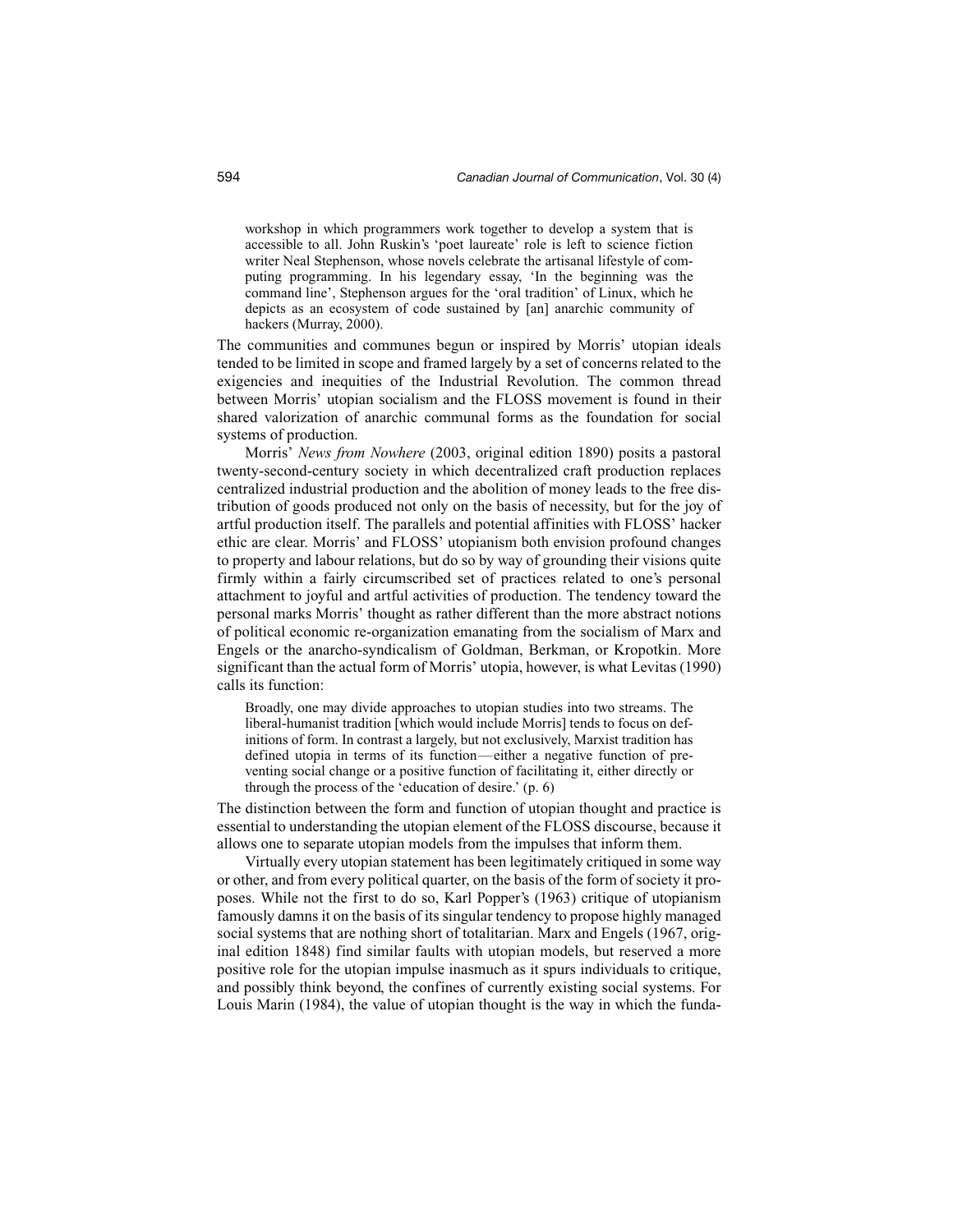mental pun that constitutes the term "utopia" (as both outopia ["non-place"] and eutopia ["good place"]) indicates that utopianism is less about erecting a new social order than it is about the neutralization of contemporary social relations by positing an alternative set of relations. As Jameson (1988) notes:

To understand Utopian discourse in terms of neutralization is . . . to propose to grasp it as a process, an energia, enunciation, productivity, and implicitly or explicitly repudiate that more traditional and conventional view of utopia as sheer representation, as the 'realized' vision of this society or that ideal. (p. 80-81)

To either attack or defend FLOSS as a fully fledged utopian system is to miss the point: what matters in FLOSS is the way in which it reveals contemporary sociopolitical tensions in both commodity and knowledge production by way of a neutralizing utopian impulse that seeks to posit an alternative to a component of postindustrial capitalism.

The utopian impulse evident in Stallman's 1983 GNU Manifesto addresses a narrowly delimited segment of social practice (software development), but it would not be long before it would migrate to a wider social arena. Computing and networking proliferated between 1983 and 1995, with one result being that issues related to computing came to be of broader concern. In 1983, the decommissioning of ARPANET and creation of the Internet led to the emergence and rapid growth of a what is now known as "cyberspace." Because the U.S. government chose not to regulate the content of the Internet and WWW, myriad discursive communities sprang up, and a remarkably free discursive environment prevailed in the new medium. About a decade later, the U.S. government became concerned about the amount of salacious and possibly illegal material perceived to be circulating through the Internet and introduced the Communications Decency Act (CDA) as a component of the Telecommunications Reform Act in 1995-96. The CDA was eventually struck down by a "netizenry" worried that the CDA's draconian regulatory codes would essentially criminalize much of the online discourse concerning sexuality and gender, as well as quash political discourse that deviated from the status quo.4

The battles over the CDA resulted in the restoration of free speech online, but perhaps more importantly, the debate firmly cemented the popular notion that cyberspace was more than simply networked data transfer: it was a public sphere, a venue for community, and a social space in which a new citizenry were struggling to establish social relations, rights, and codes of conduct. While not directly related to FLOSS, the struggle over the CDA was driven in large part by the same anarcho-utopianism evident in the hacker ethic and, by extension, the FLOSS movement. As early adopters and developers of the Internet and WWW, hackers were already using these networks as the communicative and communal infrastructure for their development projects. As such, the reaction to attempts made to regulate the Internet and WWW—especially one as draconian as the CDA brought out the anarcho-utopian qualities of the hacker ethic in a more obviously political fashion.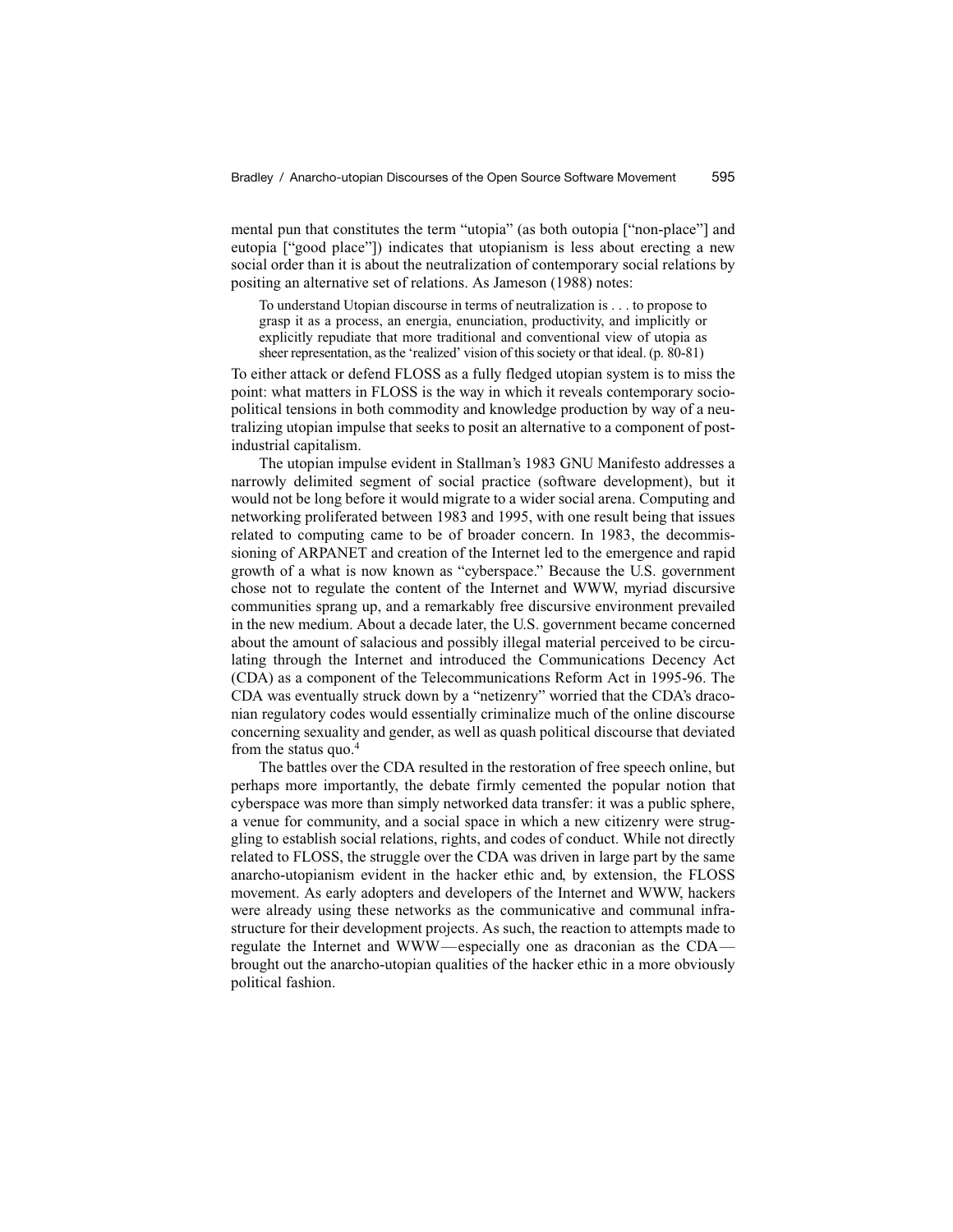The initial passing of the CDA did not achieve its intended goal of bringing cyberspace's "netizenry" into line. Rather, it had the opposite effect of constituting an online polis by providing a "them" (the nation state) that sought to control an anarchic "us" (a stateless cyberspace full of hackers). The day after the CDA was signed by President Clinton, Electronic Frontier Foundation (EFF) founding member John Perry Barlow issued—online, of course—"A Declaration of the Independence of Cyberspace," which included the following:5

We have no elected government, nor are we likely to have one, so I address you with no greater authority than that which liberty itself always speaks. I declare the global social space we are building to be naturally independent of the tyrannies you seek to impose on us. You have no moral right to rule us . . . We believe that from ethics, enlightened self-interest, and the commonweal, our governance will emerge. (1996)

Barlow's declaration evokes one result of the public debate over freedom of speech on the Internet: the characterization of cyberspace as a utopian space. Capturing both the "eutopian" and "outopian," Barlow's declaration severs cyberspace from its embedded relationship with existing sociopolitical structures and declares it to be a virtual (outopic) and independent environment. Similarly, Barlow characterizes cyberspace as an eutopic ("good") place wherein the errors of the past might be avoided. Echoing Marin's notion of neutralization, cyberspace becomes a virtual utopia to the degree that it is used as a figurative device for the neutralization of the notion that the Internet might be made subject to the regulatory regimes of any single governing agency. Barlow also evokes anarchy inasmuch as he commits to an openended and emergent sociopolitical structure rather than a totalizing solution that would systematize and rigidify cyberspace's social structures. Taken together, the anarchic and utopian qualities of the hacker ethic expressed in Barlow's pronouncement fuse so as to constitute a call for a new form of anarcho-utopian organization to be deployed via cyberspace. As Parker (2002) argues, utopian thought and practice tend always to be organizational in nature: "most, if not all, fictional and actual utopias rely on a re-formulation of principles of social order. They are in that sense organized, though often on different principles to the market managerial hegemony" (p. 217-218). Barlow's very public fusion of the anarchic and utopian tendencies inherent in the hacker ethic unfolded in a number of online missives during 1997-99—at just the same time as the FLOSS community began to diverge over issues of how best to pursue their anarcho-utopian goals. This divergence was made most obvious in the growing rivalry between the FSF and OSI, a rivalry that forced both organizations to gradually elucidate their key differences (and similarities) with regard to their anarcho-utopian underpinnings.

The FSF's and OSI's anarcho-utopianism are both "organizational" in Parker's sense, because they both posit a new ordering of software development and distribution practices by which FLOSS projects may be facilitated and diffused. The key difference is that the FSF's utopianism is informed by a type of anarchy that has its roots in socialism and, for Stallman, that means placing the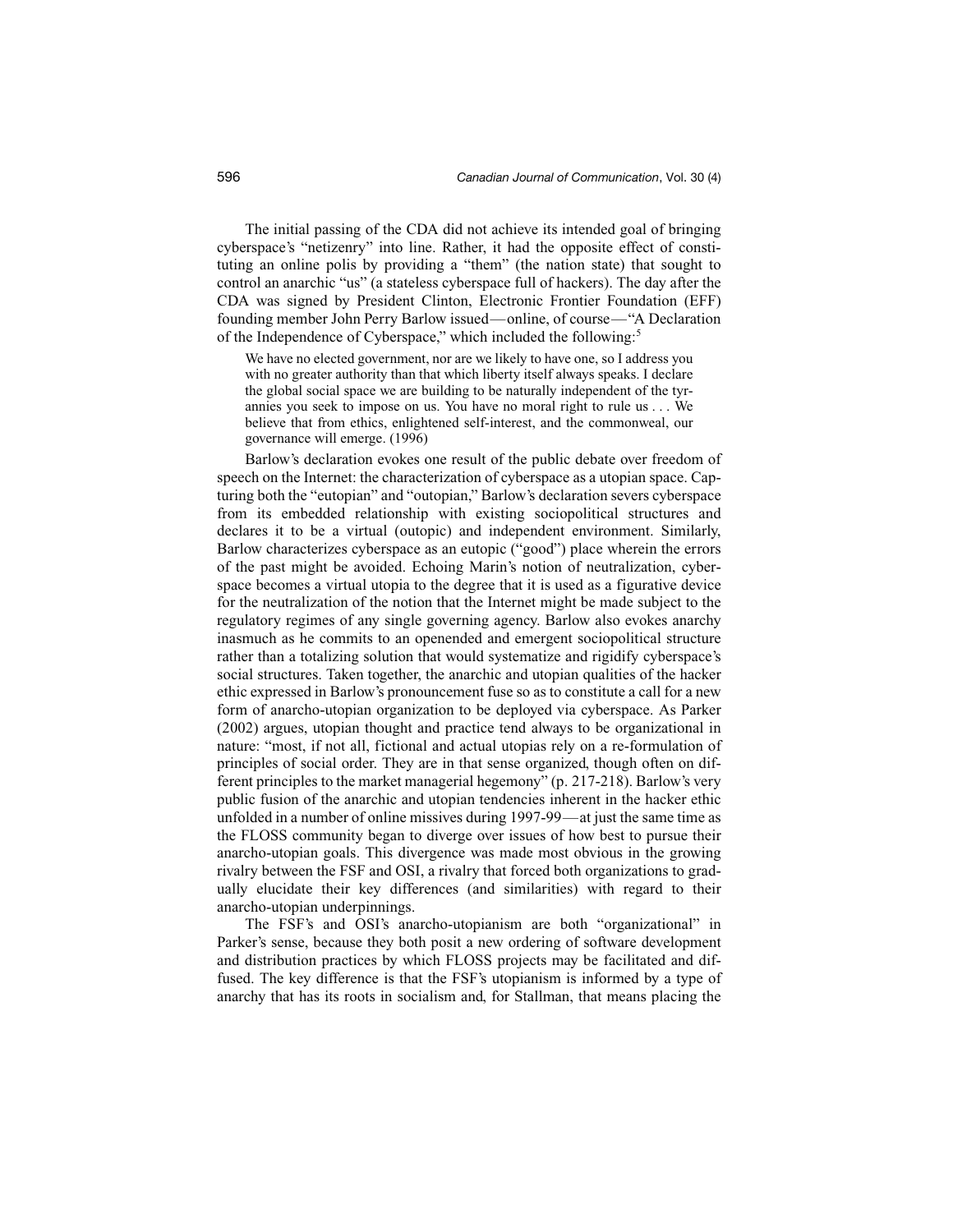social ethics of programming code over and above the legal codes of copyright, patents, and intellectual property. This position is evident in Williams's biography of Stallman:

"[T]he freedom to copy and redistribute noncommercially should remain unabridged at all times," Stallman insists . . . . When I ask whether the courts would accept such a permissive outlook, Stallman cuts me off.

"That's the wrong question," he says. "I mean now you've changed the subject entirely from one of ethics to one of interpreting laws. And those are two totally different questions . . . . How the courts would interpret existing laws is mainly in a harsh way, because that's the way these laws have been bought by publishers."

The comment provides an insight into Stallman's political philosophy: just because the legal system currently backs up business' ability to treat copyright as the software equivalent of land title doesn't mean computer users have to play the game according to those rules. Freedom is an ethical issue, not a legal issue. "I'm looking beyond what the existing laws are to what they should be," Stallman says. "I'm not trying to draft legislation. I'm thinking about what should the law do? I consider the law prohibiting the sharing of copies with your friend the moral equivalent of Jim Crow. It does not deserve respect." (Williams, 2002, p. 71-72)

Reflecting the primary tenets of the hacker ethic, Stallman's moral/ethical approach thus exhibits the potential capacity of utopian thought to neutralize current social conditions in order to posit some other order.

This modality of utopianism is rather different from the OSI's, inasmuch as the latter tends to frame utopian goals in a much narrower fashion. Raymond's fundamental problem with Stallman's approach rests upon the latter's stubborn refusal to try to advance FLOSS development within—never mind in co-operation with—the commercial software market and/or the proprietary software industry. Raymond characterizes Stallman as an inspiring but overly zealous and irrationally anticommercial spokesperson for the cause, who may end up impeding, rather than advancing, the growth of FLOSS development. Raymond's utopianism is tempered by his avowed pragmatism, and this, he argues, allows him to remain dedicated to FLOSS without falling into the trap of the potentially counter-productive zealotry that he sees in Stallman:

Historically, the most visible and best-organized part of the hacker culture has been both zealous and very anticommercial. The Free Software Foundation founded by Richard M. Stallman (RMS) supported a great deal of opensource development from the early 1980s forward . . . . But the FSF was never the only game in town. There was always a quieter, less confrontational and more market-friendly strain in the hacker culture. The pragmatists were loyal not so much to an ideology as to a group of engineering traditions founded on early opensource efforts that predated the FSF. These traditions included, most importantly, the intertwined technical cultures of Unix and the pre-commercial Internet . . . . To pragmatists the GPL is important as a tool, rather than as an end in itself. Its main value is not as a weapon against hoarding, but as a tool for encouraging software sharing and the growth of bazaar-mode development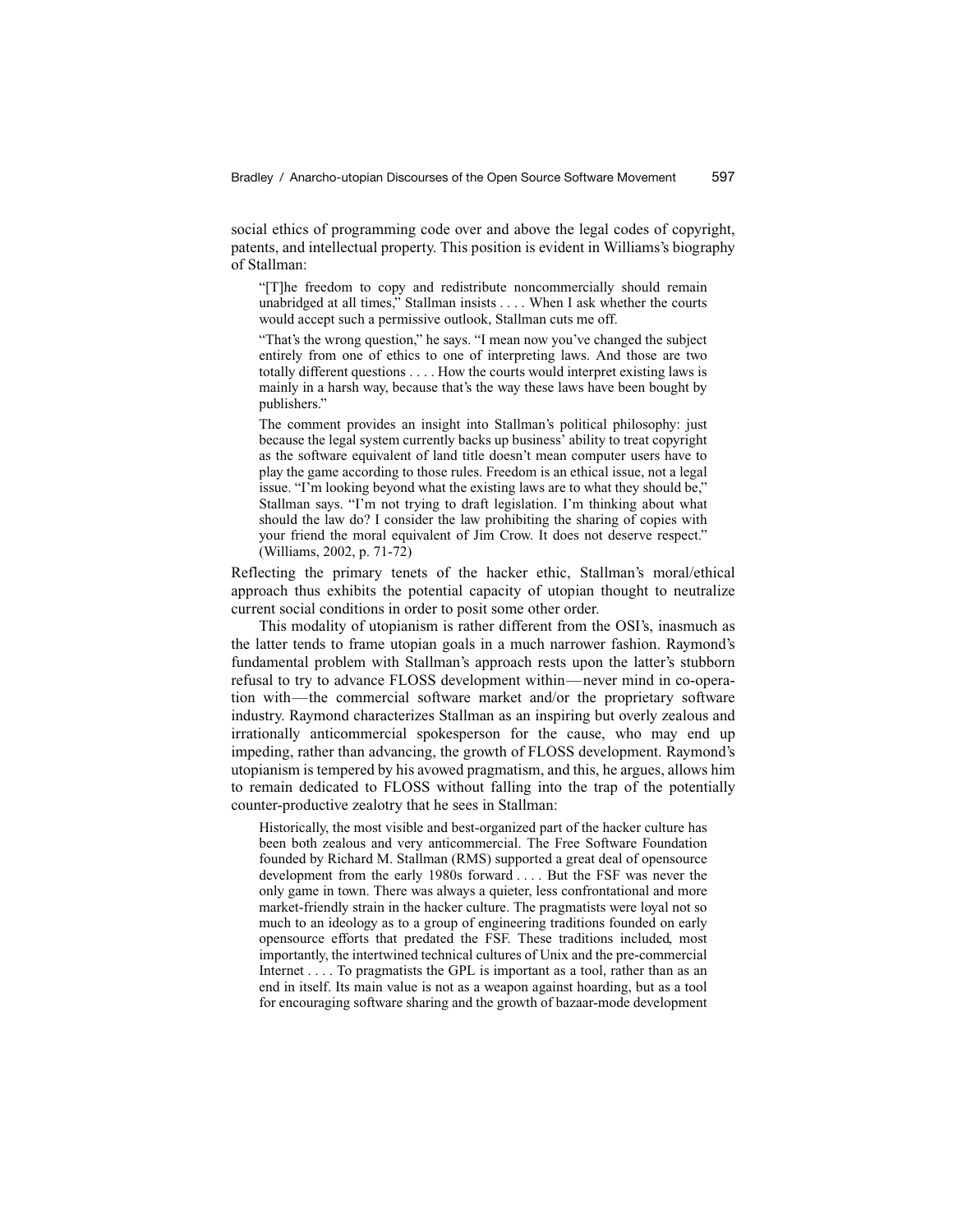communities. The pragmatist values having good tools and toys more than he [*sic*] dislikes commercialism, and may use high-quality commercial software without ideological discomfort. At the same time, his opensource experience has taught him [*sic*] standards of technical quality that very little closed [i.e., proprietary] software can meet. (Raymond, 1991, p. 69-70)

These two statements from Stallman and Raymond encapsulate both their similarities and differences of purpose. They are both profoundly and personally committed to FLOSS advocacy and development. On this point they do not argue. Where they differ is not only over the means by which to achieve their goals (commercial co-operation or not) but in what constitutes the goal itself. Stallman's moral/ethical approach explicitly values the practice of software development more than its products. Raymond's push for technically superior software foregrounds the product as an expression of the value of the practice.

Williams addresses Stallman and Raymond's shared, yet divergent, commitment to FLOSS by way of addressing Stallman's response to an audience member's question that echoed Raymond's questioning of Stallman's approach *vis-à-vis* technical efficacy:

[T]he term "open source" [has] political implications. For open source advocates, the term open source serves two purposes. First, it eliminates the confusion associated with the word "free".... Second, it allows companies to examine the free software phenomenon on a technological, rather than ethical, basis . . . . Without a way to win over [business managers, investors and nonhackers], Raymond argues, programmers are doomed to pursue their ideology on the periphery of society:

When RMS [Stallman] insists that we talk about "computer users' rights," he's issuing a dangerously attractive invitation to us [hackers] to repeat old failures. It's one we should reject—not because his principles are wrong, but because that kind of language, applied to software, simply doesn't persuade anybody but us. In fact, it confuses and repels most people outside of our culture. [citing Raymond, 1999b]

. . . When an audience member asks if, in shunning proprietary software, free software proponents lose the ability to keep up with the latest technological advancements, Stallman answers the question in terms of his own personal beliefs. "I think that freedom is more important than mere technical advance," he says. "I would always choose a less advanced free program rather than a more advanced nonfree program, because I won't give up my freedom for something like that. My rule is, if I can't share it with you, I won't take it." (Williams, 2002, p. 115-116)

The question of technical efficacy reveals Stallman's and Raymond's divergent utopian goals and means for achieving them. Stallman remains stubbornly committed to the prioritization of utopian practices over technically superior products. Raymond's libertarian pragmatism leads him away from such entrenched positions and allows him to search for, and perhaps find, some sort of common ground with those who use the products of his ostensible enemies in the proprietary software world.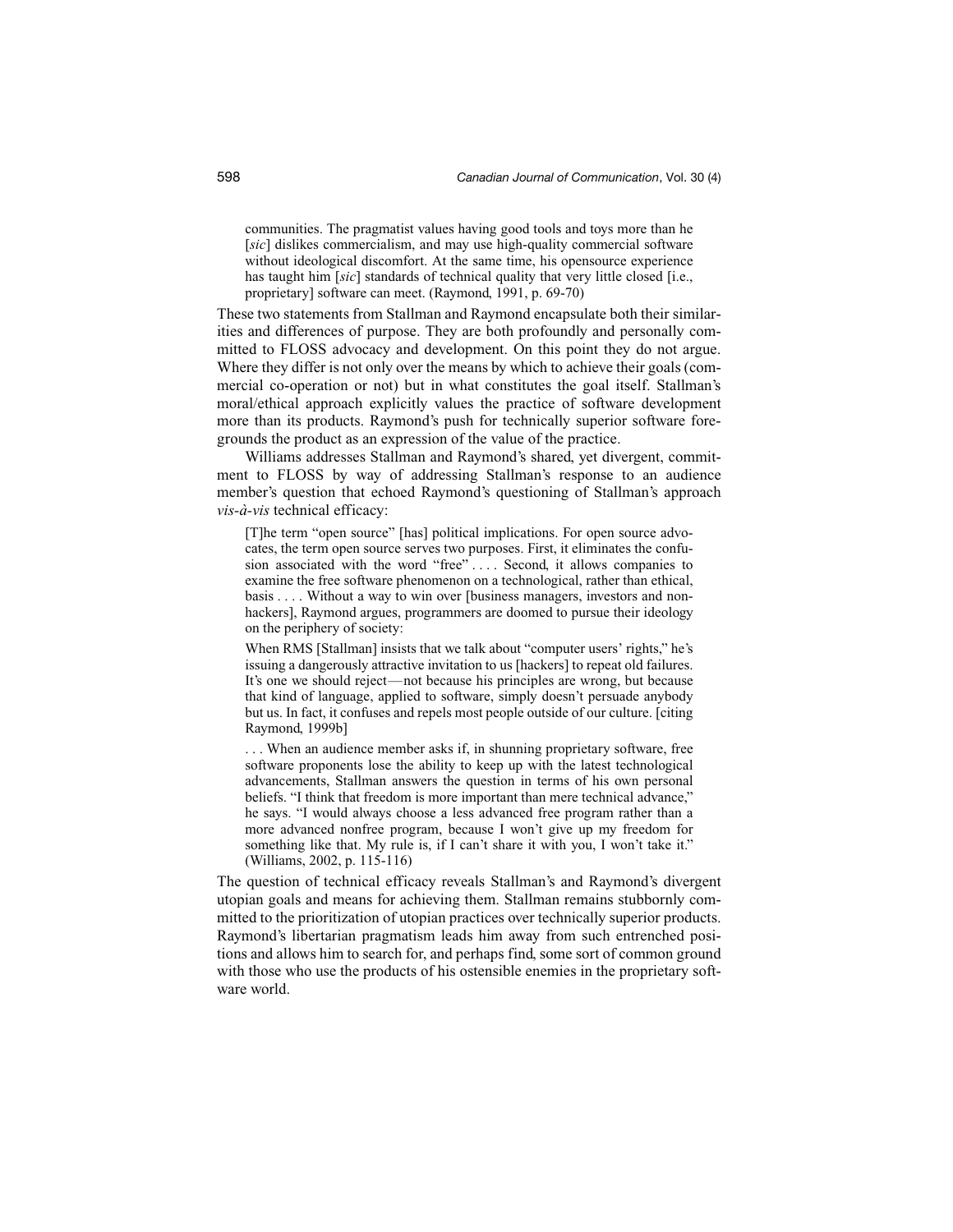The reason for Stallman and Raymond's divergence over utopian goals and practices should not, however, be extended so far as to include their utopian impulses. Raymond and Stallman both acknowledge that their visions are actually quite compatible at the broadest levels. As Raymond writes: "the real disagreement between OSI and FSF, the real axis of discord between those who speak of "open source" and "free software", is not over principles. It's over tactics and rhetoric. The open source movement is largely composed not of people who reject RMS's ideals, but rather of people who reject his \*rhetoric\*" (Linux Today, Raymond, 1999b). The divergence over non-discursive tactics and discursive rhetoric arises out of the way in which their utopian visions are framed and inflected by the particular strains of anarchy that they promote. Stallman's socialist anarcho-syndicalism and Raymond's libertarian individualist anarchism are of far greater significance because their views in this area serve to constitute the organizational methodologies and sociopolitical rationalizations for their differing approaches to achieving their broadly similar utopian goals.

#### **Anarchy**

Unless I am gravely mistaken—as I hope I am—the revolutionary goals of anarchism are suffering far-reaching erosion to a point where the word anarchy will become part of the chic bourgeois vocabulary of the coming centurynaughty, rebellious, insouciant, but deliciously safe. (Bookchin, 1995, p. 3).<sup>6</sup>

The anarchic element of FLOSS' anarcho-utopianism is rather simply, but quite usefully, framed by what Bookchin (1995) has identified as the twin goals of anarchism: social democracy and individual liberty. For Bookchin, the history of anarchism reveals two basic but interrelated strains. Stemming from the work of Kropotkin and Bakunin, "social anarchism" seeks to create a grass-roots political system that tends to uphold principles of social democracy over the rights of individuals. It is to this tradition that Stallman belongs. Raymond, on the other hand, adheres more closely to "lifestyle anarchism," advocated by Proudhon and Godwin, which places individual rights above all else and offers up a more libertarian political system (Bookchin, 1995). Raymond is a proud libertarian, and his personal Web pages on the OSI's website include a link to the U.S. Libertarian Party as well as an extended discussion of his affinity for guns and his right to bear arms (Raymond, 2004). Bookchin's concern is that while lifestyle anarchism is positive insofar it advocates individual liberty, it ultimately undermines social anarchism by focusing on transient notions of individualism, rather than upon the more valuable goal of generating a sustainable form of social democracy. Given the debates between Raymond and Stallman over the future direction of FLOSS, it would appear that they provide an excellent case study of Bookchin's scenario. Relating this to the FLOSS movement in general, and the divergent goals and practices of the FSF and OSI more specifically, will require a brief discussion of the relationship between technology and anarchism.

Bookchin argues that the history of lifestyle anarchism exhibits a tendency to reject complex large-scale social structures and industrial/technological practices in favour of smaller, simpler social formations and more agrarian and/or craft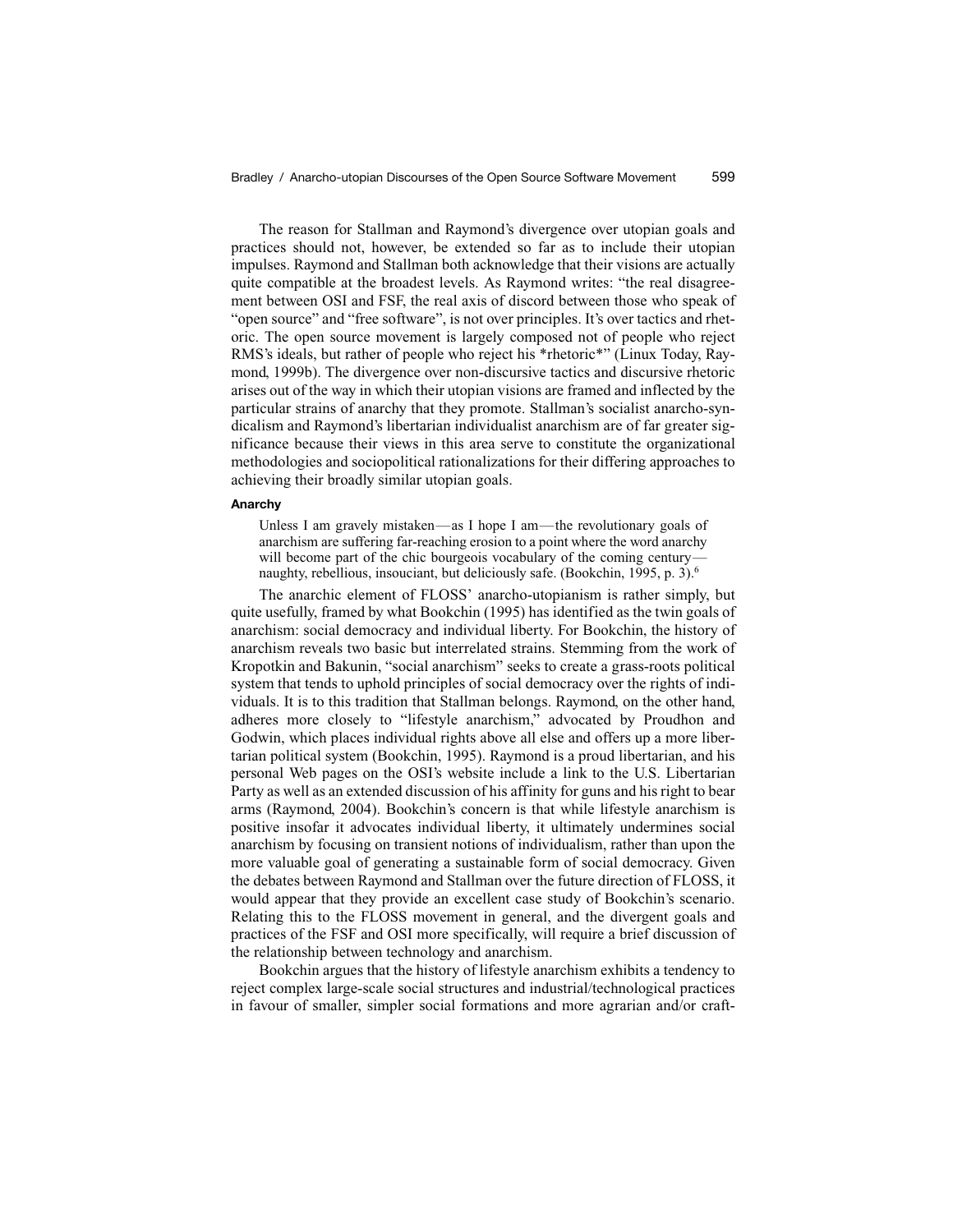based modes of production. William Morris' nineteenth-century anarcho-utopian Arts and Crafts movement might seem to embody this trend, but it actually resonates more clearly with social anarchism insofar as Morris included a fair degree of technological sophistication in his imagined future society (automated barges, for example). Even though his primary concern was to retain and/or reinstate craft-based production, he did so in terms of a rejection of the social relations of production that organized technological practices—industrialization, private property, and centralized governance. Rejecting and overcoming these social factors were, for Morris, of more importance than the rejection of any particular technology that might stem from them. For this reason alone, Morris' utopianism falls more squarely on the side of social anarchism. Indeed, Morris worked with and admired the work of Kropotkin, who saw in Morris' utopianism the basic elements of his own socialist anarchism.

Bookchin decries the anti-technological primitivist turn in so much anarchist thought and attributes it to the tendency of lifestyle anarchists' to reject technology and large-scale social systems as inherently inimical to human freedom. Using Mumford (1963) as a starting point, Bookchin (1995) rejects primitivist views as being counterproductive because:

denouncing technology and civilization as inherently oppressive of humanity in fact serves to veil the specific social relations that privilege exploiters over the exploited . . . . Such concealment shields from public purview the causal role of capitalist competition in producing the crises of our time. To these mystifications, antitechnologists and anticivilizationists add the myth of technology and civilization as inherently oppressive, and they thus obscure the social relationships unique to capitalism—notably the use of things (commodities, exchange values, objects—employ what terms you choose) to mediate social relations and produce the technological landscape of our time. (p. 33)

From Bookchin's point of view, the primary struggle for power is not between anarchism and technology, but between anarchism and capitalism. To focus too intently on the capacity of various technologies to enact and maintain the social relations of production and, more broadly, power relations is thus to risk obscuring the fact that technologies are, themselves, the products of power-knowledge relations. Taken as a whole, the FLOSS movement tends to exhibit an inherent understanding of the importance of reigning power relations when it comes to software. This is perhaps nowhere more evident than in Stallman's GNU licence, which, as I have already noted, is vitally important because it addresses the social production, distribution, and use of software rather than its technical qualities. As a whole, the FLOSS movement's anarcho-utopianism thus resonates with Morris' because it, like Morris' Arts and Crafts movement, constitutes an attempt to reorganize a significant component of capitalism by reformulating the social relations of production that underwrite it along anarchic and communal lines.

At the heart of both the Arts and Crafts and FLOSS movements, there is a clear concern with community (whether artisan or hacker). In the FLOSS movement, however, there is a subtle yet important distinction to be made between the FSF and OSI. The utopian impulse of Stallman's FSF aligns more closely with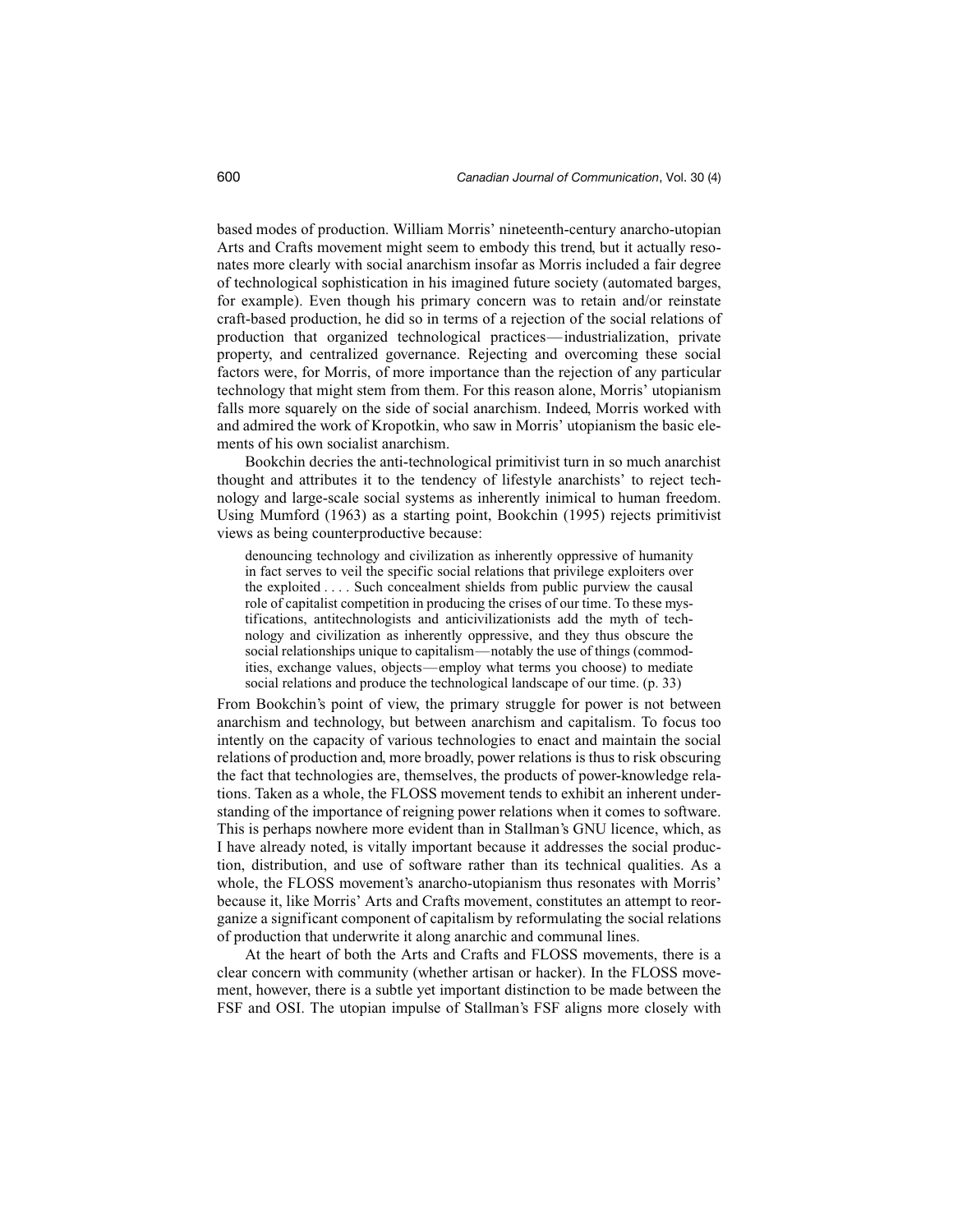social anarchism, inasmuch as it foregrounds the role of instituting and sustaining programmer/user communities that have some sort of continuity. The OSI mitigates its anarcho-utopianism through its tendency to focus more on the continual re-constitution of communities around particular FLOSS projects. As Stallman (1999) argues, "the rhetoric of 'open source' focuses on the potential to make high quality, powerful software, but shuns the ideas of freedom, community and principle" (p. 70). Community thus tends to become somewhat of a means to an end in the OSI. In the FSF, the distinction between communal means and ends is less defined because generating a community of programmers and users appears to be as much of an end as is the software that it produces and uses.

Barlow's cyber-utopian declaration, Stallman's GNU Manifesto, and Raymond's free market libertarianism all exhibit anarchism's combinatory interest in individual autonomy, group action, and communal social systems. Regardless of the prioritization of these multiple goals, the concept of emergent organizational forms always and everywhere underwrites both anarchist and utopian thought. The popular tendency to understand anarchism in terms of chaos—as an utter lack of organization—rather than as a different modality of organization—is a problem that does not commonly appear in relation to utopianism (unless, of course, it is an anarchist utopia). In order to assess the viability of FLOSS' anarcho-utopianism, it is useful to think of anarchy as a spontaneous form of order (or organization) that, given certain conditions, is capable of being a stable system maintained over time. Hirshleifer (1995) argues that:

Anarchy is not chaos. At least potentially, anarchic relationships can constitute a stable system. But not all environments are capable of sustaining an anarchic order. Anarchy can break down, to be replaced by another pattern of relationships . . . . So, as defined here, anarchy is a social arrangement in which contenders struggle to conquer and defend durable resources, without effective regulation by either higher authorities or social pressures. (p. 26-27)

For the purposes of the arguments presented here, the struggle could be defined as one between FLOSS and the traditional software industry, with the durable resource being software, and the environment being computing. There is thus a situation wherein FLOSS and the software industry are struggling for control over the means of software production (and its attendant communities and markets) within an environment of near-ubiquitous computing (at least in highly developed economies).

Hirshleifer proposes that anarchic economies may become stable where they achieve "optimization"—a viable balance of effort between activities of production and conflict—and "equilibrium"—an internally sustainable system of resource distribution that will allow an organization to maintain its optimization practices. Applying this to the FLOSS situation, it could be said that the current internal conflict between the FSF and OSI is the active working-out of the effort to achieve equilibrium, so that broader strategies of optimization may be carried out in the "war" against proprietary software regimes. By the same token, Hirshleifer's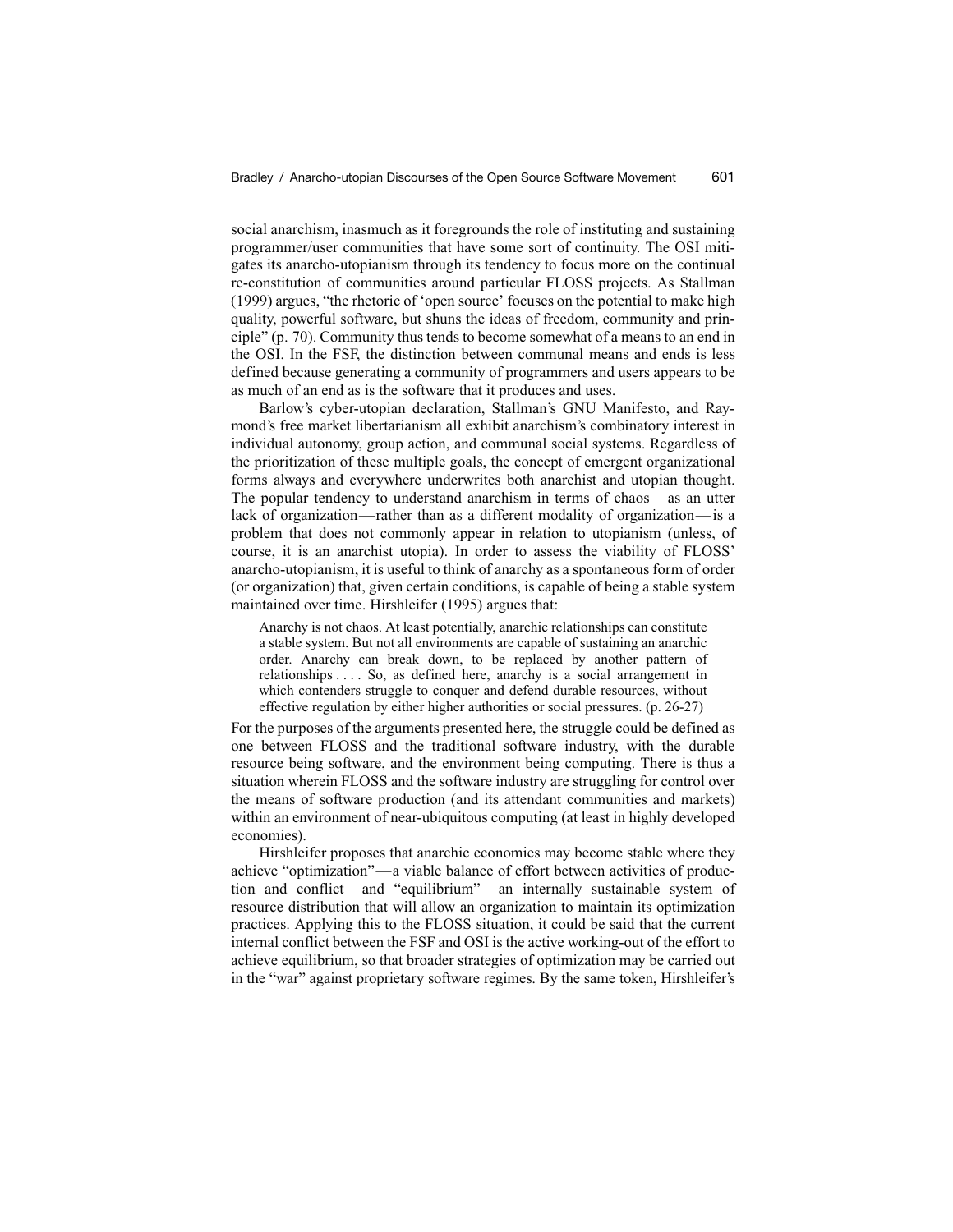argument also sheds light on the reason why the FSF and OSI can diverge in approach while still remaining bound to the wider cause of the FLOSS movement.

According to this model, there could be a stable anarchic form constituted by competition between two (or more) differing, yet wholly proprietary, software regimes. "Anarchy" here would not refer to a sociopolitical ideology, but simply to a modality of competition among organizational forms, which could be of any sociopolitical stripe. What I am discussing here, however, are anarcho-utopian organizations (FLOSS) in competition with classically capitalist organizations (the proprietary software industry). The stakes are thus somewhat higher, inasmuch as in the first scenario the "winning" competitor simply takes over the market, whereas in the latter case the winner gets to "make the rules" for the market itself. Currently, it would seem that there is a situation of stable anarchic competition between FLOSS and the proprietary software industry, because both coexist and compete for more or less the same resources (markets). Indeed, tactical concessions have been made on both sides (for example, IBM's turn to open source servers and the OSI's courting of venture capital for software start-ups).

It is quite possible that this process of conflict resolution may continue to the point where each side absorbs parts of, and/or insinuates itself into, the other such that the conflict resolves itself into a situation that produces a complex and interrelated FLOSS/proprietary software industry rather different from what we have today. On the other hand, Hirshleifer (1995) argues that anarchic systems can simply break down into either "amorphy"—a lack of form akin to chaos—or into "tyranny"—the dominating triumph of one competitor over any that remain (p. 27-29). If FLOSS practices were to be contained, co-opted, or otherwise redeployed by the proprietary software industry such that their software monopolies were maintained, then the current anarchic competitive system would break down into tyranny. At least, that is how the FLOSS community would describe the situation—Microsoft would no doubt cast it in a far different light. If, on the other hand, the FLOSS movement were to devolve into a disconnected series of non-cooperative programming enclaves, then the resulting amorphousness would likely eradicate FLOSS' ability to achieve internal equilibrium in order to optimize its competition with its proprietary software rivals. Just as the initial success of FLOSS depended upon a social rather than technical factor (the GPL), the relative success or failure of FLOSS' anarcho-utopianism likely rests upon its ability to maintain itself as a stable anarchic organizational form, rather than upon the relative technical merits of its software.

#### **Struggles, strategies, and the current state of FLOSS**

I analogize opensource development to a free market in Adam Smith's sense and use the terminology of classical (capitalist) economics to describe it. . . . I advance an argument for the biological groundedness of property rights and cite Ayn Rand approvingly on the dangers of altruism. . . . [O]pensource development and the post-industrial capitalism of the Information Age are natural allies.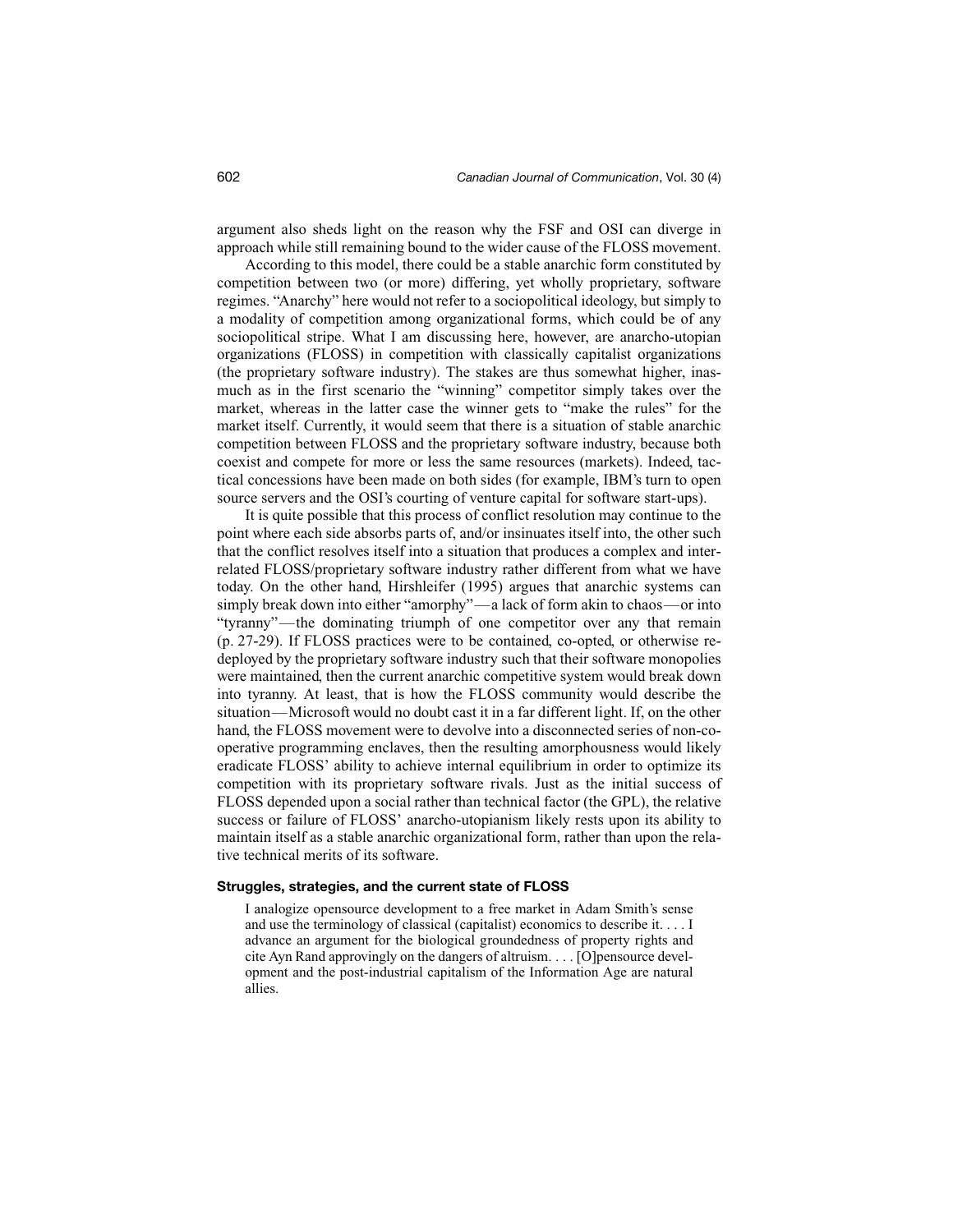In fact, I find the imputation of Marxism deeply and personally offensive as well as untrue. . . . [I]t is no secret in the opensource world that I am a libertarian, a friend of the free market, and implacably hostile to all forms of Marxism and socialism (which I regard as coequal in evil with Naziism [*sic*]). (Raymond, 1999c)

It would be difficult to find a more cogent sign of FLOSS' struggle for internal equilibrium than Raymond's response to charges launched by the proprietary software industry that FLOSS is redolent of socialism. This, in combination with the gradually increasing appeal of the OSI's version of FLOSS as a metaphor and model for businesses, lends credence to Stallman's fear that the high-minded socialist goals of the FSF may easily be lost if the OSI's tactics and rhetoric supplant his own. It also parallels Bookchin's concern that lifestyle anarchism may indeed be an easily, and safely, appropriated set of practices even if they are, at the moment, a bit "naughty." On the other hand, FLOSS' basic programming practices are founded upon practices initiated by the more socialist FSF, and they therefore confront and undermine the industrial control of copyright and intellectual property in a forceful manner. It may very well be that the FSF's anarchoutopian ideals will have little influence if OSI-style FLOSS is embraced on a large scale. But this is to forget that the anarcho-utopian programming practices embedded in the FLOSS movement are not, as Raymond (1991) himself points out, not only not under the control of any centralized agency, but that they preexisted FLOSS.

These pre-FLOSS practices were amorphous, to be sure, but it was Stallman's GNU Project that brought them together into a stable anarchic organization. As Abbate (1999) has documented, the anarchic organizational form of the Internet and much of the early software industry is largely the result of its having been produced under the aegis of the institutional and academized academic computing practices of universities and government agencies—the very environment that Stallman worked within and subsequently left, after being asked to sign a non-disclosure agreement in 1982 (Stallman, 1999). The military-industrial complex that emerged during the Cold War had the peculiar effect of generating a robust and remarkably free research environment for the development of information and communication technologies. The promotion of high levels of co-operation among government agencies and business organizations came as a result of a desperate struggle to maintain a military-technological advantage over the Soviet Union. This situation made it difficult and disadvantageous to allow very much copyrighting of software, because it could hobble research efforts by making access to software more competitive and complicated.

Emerging from this highly cooperative environment, the Internet has subsequently become the "place" where the FLOSS movement can gather, share knowledge, work, and distribute its products. No single institution—military, government, or university—can provide the same interconnectivity, interaction, or peer group as the Internet. It is therefore an essential mechanism whereby a sufficient number of programmers can engage in FLOSS projects to produce robust software via what amounts to part-time voluntary labour. It is not surprising that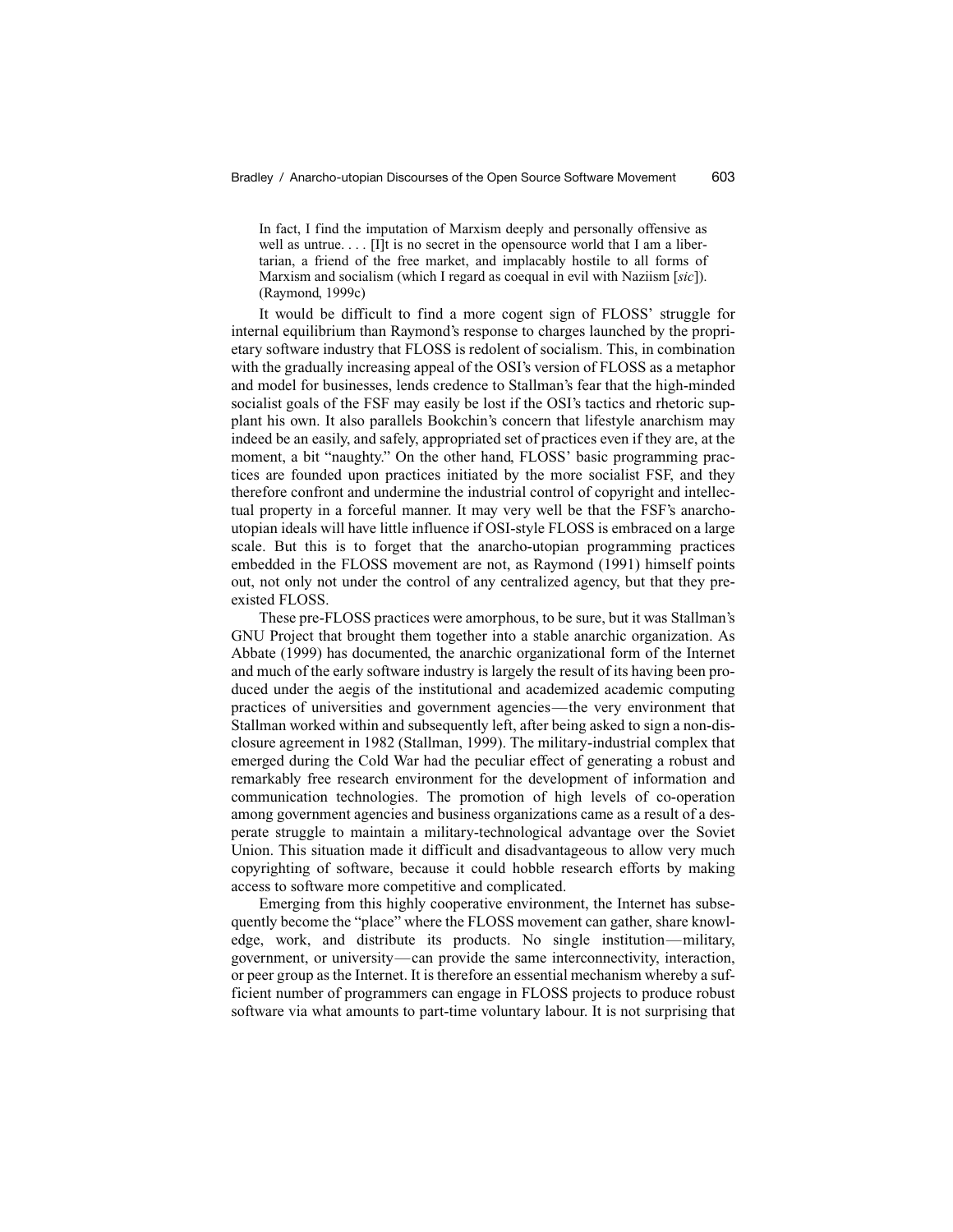many features of the academic computing environment that spawned the Internet should form the basis for the FLOSS community. Such features include: available and accessible open source code, knowledge sharing via freely available (online) publications, inter-institutional forms and mobility, and a tendency to coalesce around research projects, interests, and problems, rather than organizations. In terms of its history and functioning, FLOSS' anarchic organizational form is thus more akin to the functioning of scientific and academic communities than it is to any particular anarchist movement. Nevertheless, as FLOSS programmers began to self-identify as a community after Stallman's introduction of GNU, they began to create and vigorously defend the loosely formulated anarcho-utopian discourse of the hacker ethic. The result of all of this is that the challenge to proprietary software regimes from FLOSS' mode of organization, its knowledge economy, and its property relations comes, in large part, from the social institution of academia rather than business.

The fact that the OSI not only co-operates with the market, but seeks to find a place within it, is a crucially different approach than the FSF's direct confrontation of market hegemony. If Stallman is correct in arguing that the openness introduced by the FSF is incorporated by the OSI only at the level of software production itself—thus containing and integrating its FLOSS' communal practices in the service of existing market needs and structures—then the OSI's version of FLOSS may not *challenge* the traditional proprietary software industry so much as it may end up being a means for that industry to *maintain* its market hegemony. In that scenario, the OSI would really only threaten software giants like Microsoft, and would do so simply because it proffers a new business model.

The potential success of the new business model(s) emerging from the OSI is evident in a number of areas where proprietary software has been supplanted or radically modified by FLOSS applications. Open source Web browsers are widely available, open source "APACHE" Web servers power approximately 70% of the WWW, Apple's OS X is based on an open source Unix core (FreeBSD), and it goes without saying that the various flavours of the GNU/Linux operating system are gaining ground in the software marketplace. While none of this constitutes an outright triumph for FLOSS, it does suggest that the software industry is undergoing a significant transformation. The changes, however, are more or less invisible to the average user, because they exist largely at the infrastructural level of computing and networking (operating systems and Internet protocols). Public perception of the change lags behind that of the software industry, and wider distribution in both the business and consumer software market is not likely to come until FLOSS-based applications become easier to install, use, and maintain. GNU/ Linux, Windows, and Mac OS X users with above-average skills already have access to FLOSS versions of key applications. OpenOffice (a software suite comprising word processing, spreadsheet, database, drawing, and presentation programs software suite) and GIMP ("GNU Image Manipulation Program," for image editing) are robust FLOSS projects that offer FLOSS replacement alternatives to Microsoft Office and Adobe Photoshop. The FLOSS community's hope is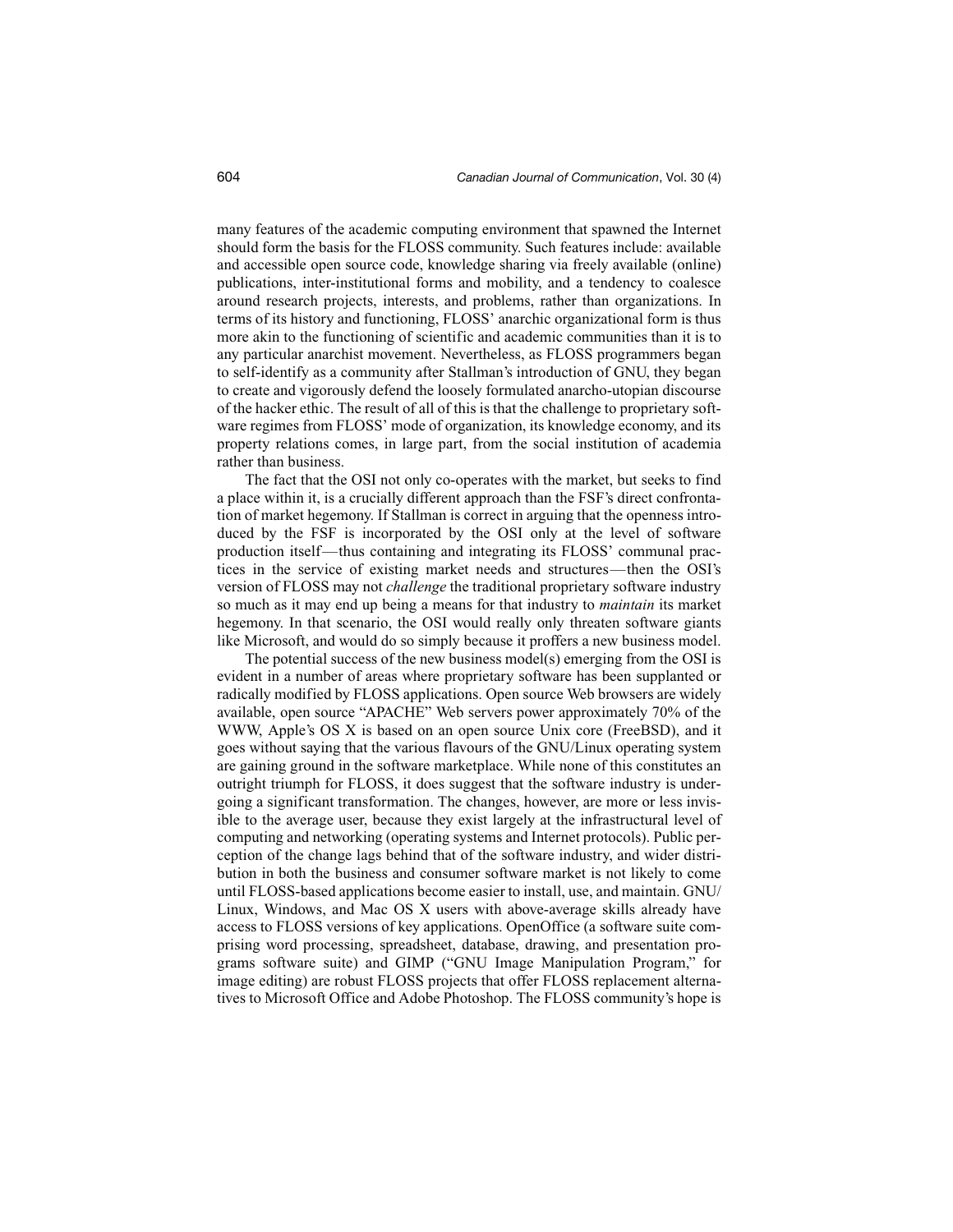that as the installed base of FLOSS operating system users increases, so too will awareness, demand, and, perhaps most importantly, the pool of available and active programmers for FLOSS applications.

In addition to the OSI's ongoing promotion of open source software as a viable alternative for businesses to the Microsoft dominated PC operating system market, the advance of FLOSS into the existing software marketplace has been boosted by the adoption and support of GNU/Linux by PC computer manufacturers like Hewlett Packard and Compaq and GNU/Linux distributors such as Red Hat. The gradual increase in the adoption of FLOSS applications into existing markets has, however, had the unfortunate effect of producing numerous variations of open source licences in order to accommodate particular instances of mixed open and proprietary software. One task that the OSI has set for itself is to provide a means by which to certify these licences (58 at last count) by way of offering them in full on the OSI website and allowing approved licences to bear the trademarked "OSI Certified" symbol. Licence proliferation is clearly a problem in terms of the confusion it may cause for producers, distributors, and users. More importantly, licence proliferation has led to the introduction of noncertified licences that have the potential to undermine key carry-forward provisions either by error or intent.

The FSF is addressing this issue by releasing a new GPL ("GPL3") by the end of 2007. While little is known about the actual language of the upcoming version of the licence, GPL3 is expected to address the increasingly important issue of software patents. The FSF and OSI both fear that software patents will be used to limit or perhaps halt open source development, because patents bypass current open source licensing practices by allowing litigation over software functionality, rather than methodology. Software patents allow a company to patent a functional feature of a program, rather than simply the source code. One famous example is Amazon.com's attempt to patent the "one-click" function for online purchases. This would have prevented, or required payment from, any site that deployed such a function for over the next twenty years, regardless of the specific programming methodology used. Amazon.com failed in their bid, but this has not stopped multiple patent-holding software giants (such as Microsoft) from applying for, and receiving, yet more function-based patents.

The Foundation for a Free Information Infrastructure (FFII, a Europeanbased FLOSS advocacy group) argues that software patents may be, and often are, used as a means to bypass both copyright and copyleft provisions by enabling litigation based on function rather methodology:

Programming is similar to writing symphonies. When a programmer writes software, he [*sic*] weaves together thousands of ideas (algorithms or calculation rules) into a copyrighted work. Usually some of the ideas in the programmer's work will be new and non-obvious according to the (inherently low) standards of the patent system. When many such ideas are patented, it becomes impossible to write software without infringing on patents. Software authors are in effect deprived of their copyright assets; they live under permanent threat of being blackmailed by holders of large patent portfolios. As a result,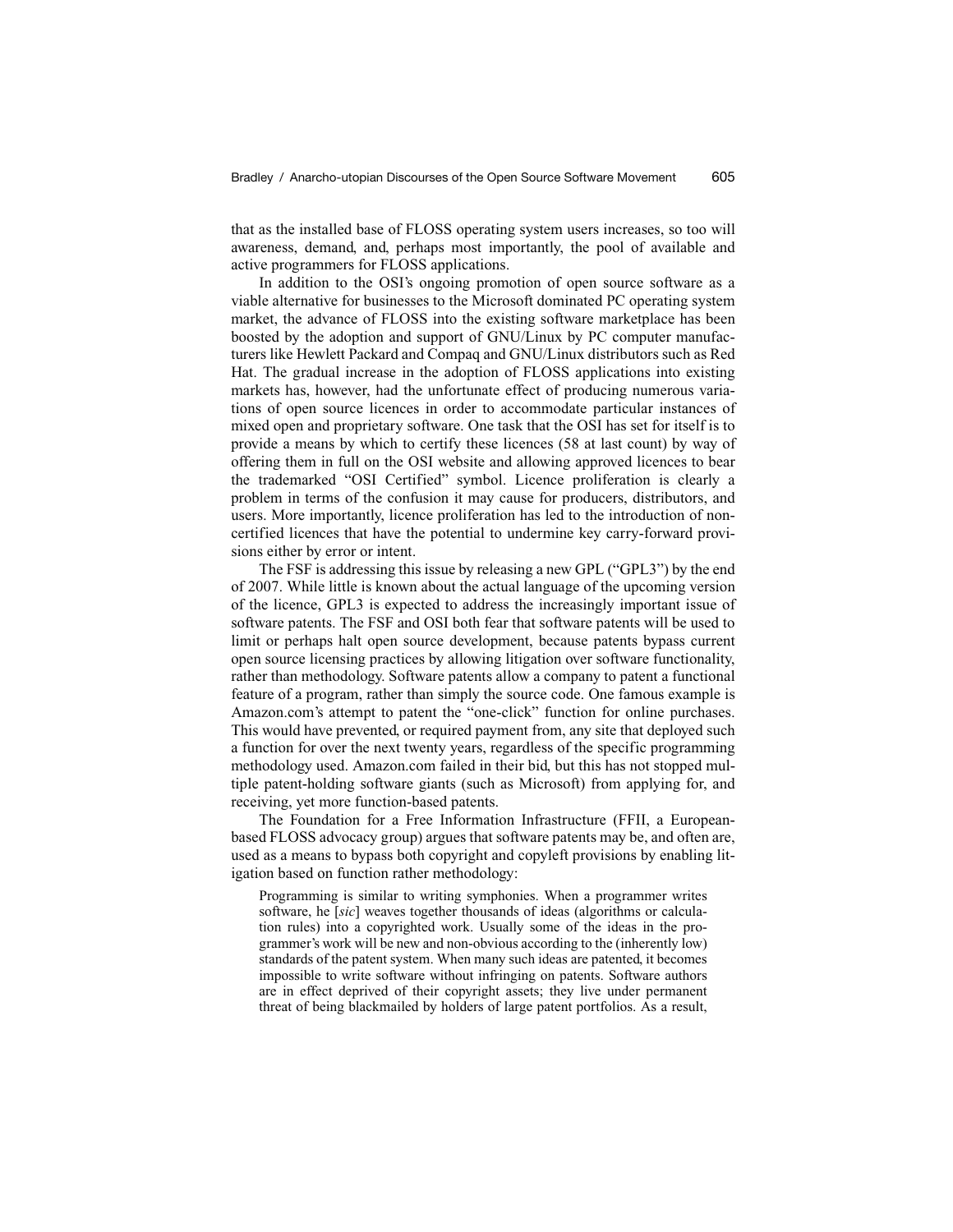less software is written and fewer new ideas appear. (Foundation for a Free Information Infrastructure, 2005, URL: http://www.ffii.org)

SCO (formerly Caldera Systems) and Microsoft have both attempted to use the software-patent issue to cast GNU/Linux as an illegitimate and potentially illegal form of software distribution. While Microsoft's position has been delivered largely via the bombastic and unsubstantiated pronouncements of CEO Steve Ballmer (Vaughn-Nichols, 2004), SCO has actually launched a lawsuit against IBM over the rights to Unix and its open source variants (GNU/Linux and FreeBSD in particular). Set to be heard in U.S. courts in early 2007, SCO's case is rooted more in issues of copyright law than software patents. Nonetheless, the effort to introduce a "chilling effect" into the world of open source development and distribution is the same.

Software patents and existing copyright regimes therefore appear, at this point in time, to be the FLOSS movement's Scylla and Charybdis. It will take all of their tactical and rhetorical acumen to navigate these legal waters. This means that the FSF's and OSI's struggles for anarchic organizational equilibrium within the FLOSS movement will likely have to be worked out sooner rather than later if they are to fully engage in any form of competition with the always litigious proprietary software industry. If FLOSS can successfully deploy and defend new forms of copyright, then it will secure the right to retain as its central programming methodology the free (re)distribution of Unix-based open source code. If it loses, then the very core of FLOSS—the GNU/Linux code—will be pulled out from underneath it.

While the major struggle between FLOSS and its proprietary software rivals is in its infancy, it does appear that FLOSS may have the upper hand in terms of software copyright and, by luck rather than right, in terms of software patents. SCO's copyright case has been widely denounced as being without merit by both the FLOSS community and the proprietary software industry (with the notable exception of Microsoft). The case rests upon SCO's ability to demonstrate that by buying AT&T's rights to Unix after AT&T divested itself of Bell Labs permits SCO to retroactively regain the rights to versions of Unix that AT&T (via Bell Labs) had already allowed to be freely licensed. At the moment, it seems unlikely that this tactic will succeed. Software patent holders face a different problem: enforceability. The patenting of such ubiquitous functions as windows-based user interfaces and the use of "clickable" credit card icons on websites would seem to make the enforcement of functionality based patent rights almost impossible. Amazon.com's inability to win its case with regard to its "one-click" purchasing function does not bode well for subsequent attempts to enforce such patents. It would appear then that FLOSS may actually have the potential, if only by default, to navigate around the proprietary software industry's imposition of legal restrictions on software functionality via the patent process. On the other hand, the outcome of these looming and ongoing legal struggles will rest upon the ability of the interested parties to marshal their legal forces (and funds) as well as to lobby various national governments and supra-national organizations for favourable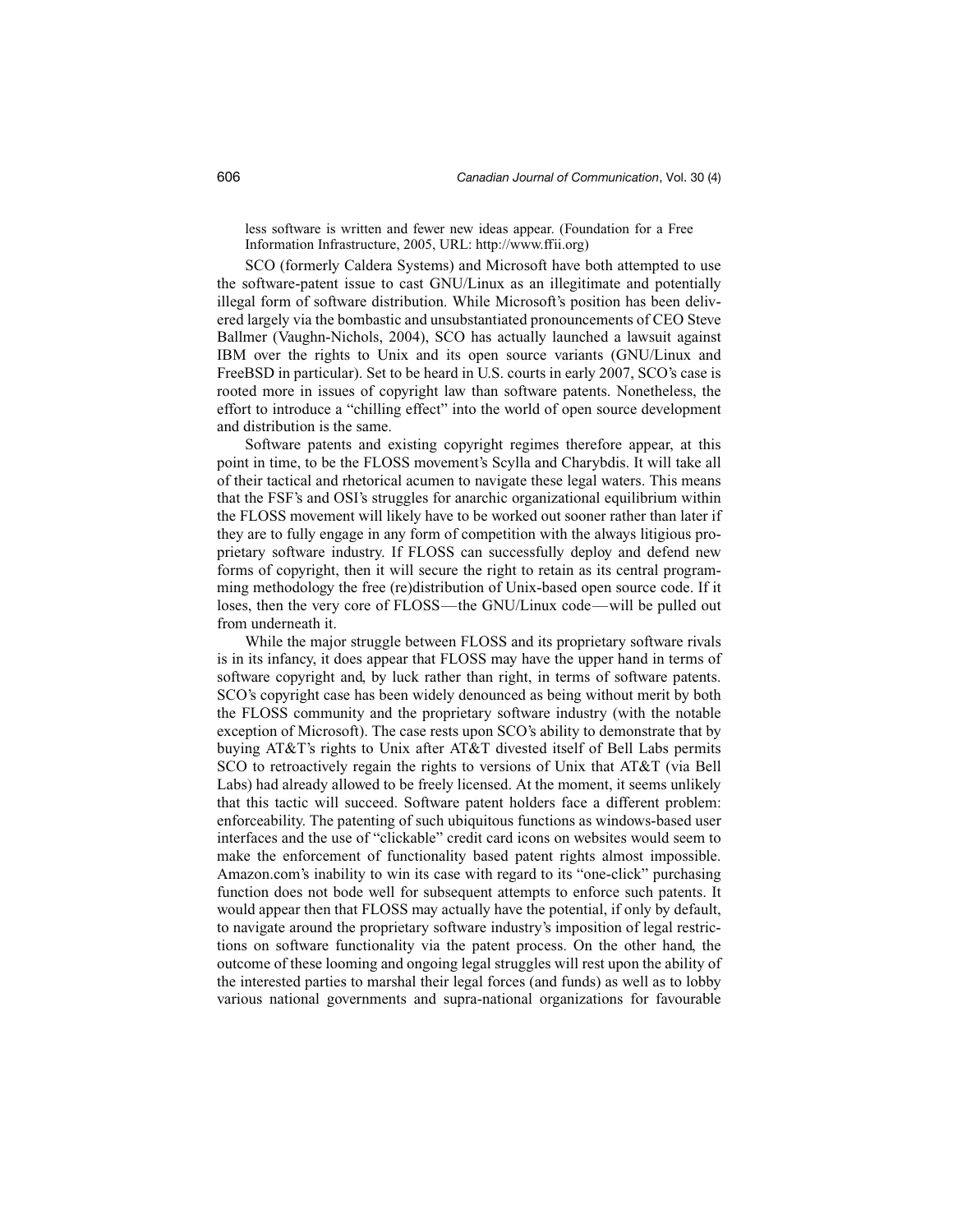laws, regulations, and policies. The final result will therefore ultimately rest on the social and political conditions that surround and inform the software industry, rather than on the relative technical merits of the software itself.

While clearly dedicated to issues surrounding copyright, the OSI has been rather silent thus far with regard to software patents, and this has been taken as a sign by the FSF and FFII that the OSI is perhaps rather fearful of upsetting the very organizations they wish to court, because many of them are major softwarepatent holders. The FSF's concern is that the demise of proprietary software giants like Microsoft at the hands of the more pragmatic (which is to say, businessfriendly) OSI would not usher in a truly FLOSS-based industry so much as remove a proprietary monopoly and replace it with an oligopoly of ostensibly FLOSS-based "mini-Microsofts." These resulting organizations, while employing FLOSS principles, might do so in a manner that would marginalize, contain, or otherwise dilute FLOSS through meta-level proprietary software and softwarepatent claims. Microsoft's attempt to have its "shared source" licence certified by the OSI exemplifies the kind of activity that is of concern to the FSF. In an effort to simultaneously accept and stave off FLOSS, Microsoft has introduced a modified version of open licensing, wherein code made publicly available by Microsoft as "shared source" can indeed be shared, but the licence stays with Microsoft, and any commercial product developed that includes the code is subject to a fee payable to Microsoft. Thus, while the code is ostensibly open, the licence is not. The result is a form of open source development without the GPL's carry-forward provision (thus defeating the very purpose of the GPL). It isn't difficult to see why Stallman fears this kind of scenario and suspects that the OSI is moving in a similar direction. From the FSF perspective, the fact that Microsoft believes that the OSI might certify their licence is reason enough to be highly suspicious of the future of FLOSS under the guidance of the OSI's licence certification practices.

#### **Conclusions**

With open source development poised on the verge of becoming technoculture's "next big thing," it is by no means certain whether the kernel of openness contained in the OSI's version of the FSF's "socialist doctrine" will be fully de- and re-territorialized in the service of status quo market conditions. Because FLOSS' practices are not only different from, but come from a different ordering of, knowledge and property relations than those of the existing commercial software industry, its organizational models may be less easily confronted, contained, or captured than that of traditional software industry rivals. The popular appeal of open source as both a metaphor and model for various businesses and organizations suggests that it is a set of practices that are can perhaps be easily appropriated and profitably exploited by the traditional software industry and, more broadly, by post-industrial capitalism. As it stands now, FLOSS practices are certainly being modified to some degree via the OSI's overtures to the business community, but FLOSS has already had a profound impact on the software industry and, by extension, on the institutions, organizations, groups, and individuals that use its software for myriad purposes on an everyday basis. As open source devel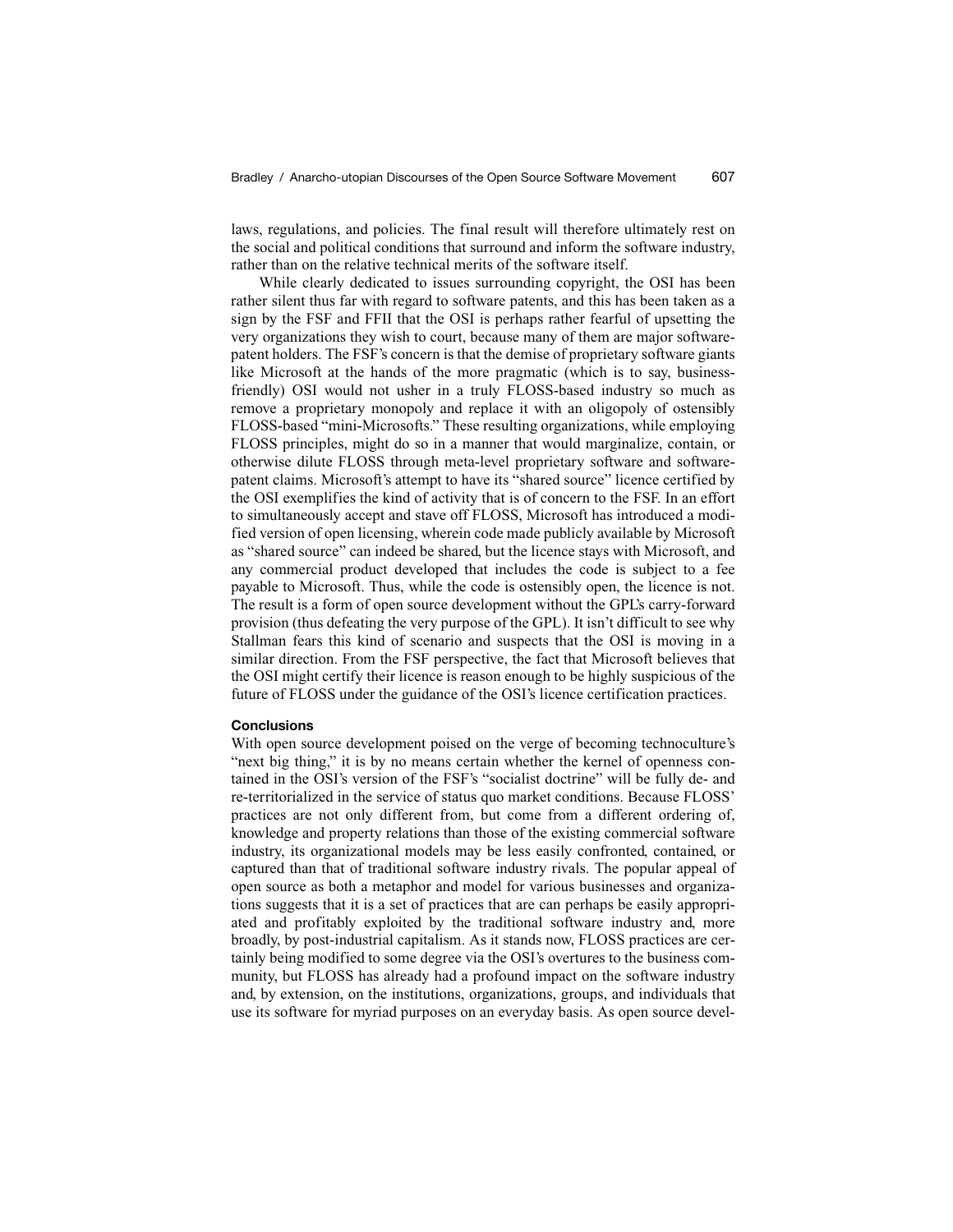opment and distribution gains ground in broader software markets, it seems inevitable that transformations of practice and ideology will occur on both sides of the software industry. Given the relatively recent emergence of FLOSS in the mainstream of society, trying to predict what these changes might be is rather like predicting what the Internet would become (and is still becoming) when it made its way into the mainstream in the late 1980s. The ultimate organizational form and technical efficacy of FLOSS remains to be seen. Nonetheless, the story so far has been one of successfully building upon the strengths of proven projects like the APACHE server and GNU/Linux, while at the same time managing to avoid the legal constraints of copyright law and software patents.

In the end, however, it will not be the relative organizational and/or technical success of open source development that matters most. It is the sociopolitical dissatisfaction and utopian desire for anarchic openness expressed in FLOSS' doctrines and practices that is of most interest, because it speaks to a broader set of political concerns related to contemporary society. Seen in this light, the FLOSS world is no "nerdy" backwater consisting of arcane programming cultures and practices. Rather, the FLOSS movement's struggle over property rights and its advocacy of a kind of cultural commons for computing significantly overlaps with the anti-globalization movement's defence of public goods, practices, and culture from the hypercommodified practices of post-industrial late capitalism. Given the increasing digitalization of cultural products and practices, it seems logical that these two movements should share some affinities with respect to their goals and means for achieving them. The potential for these movements to come together in some way by teasing out their shared anarcho-utopian tendencies is certainly an intimation of hope. There is also an intimation of deprival; the prospect that the FLOSS movement's success will likely hinge upon its ability to find a relatively unified and stable, albeit anarchic, organizational form is worrisome. It would only be a pyrrhic victory if the wide-scale adoption of FLOSS-style practices succeeded for reasons of technical superiority, yet deprived the movement of its higher ideals.

Beyond the FLOSS movement's technical discussions of programming and code there lies a more fundamental concern with the re-negotiation of the social and industrial relations of property, knowledge, and, ultimately, power. The real significance of the FLOSS movement's anarcho-utopianism may therefore very well be that it is an intimation of something else entirely: a broad and creeping (viral?) dissatisfaction with the knowledge and property regimes of contemporary technoculture. This discourse is important and requires greater elaboration within the FLOSS movement, and further investigation from outside the movement, if only for the simple reason that it is an expression of revolt against the juridical constraints placed upon the production of culture and, concomitantly, cultures of production.

#### **Notes**

1. This more inclusive acronym has been proposed in order to replace the Anglo-centric FOSS (sometimes F/OSS), which simply refers to "free and open source software." Adopted by the Euro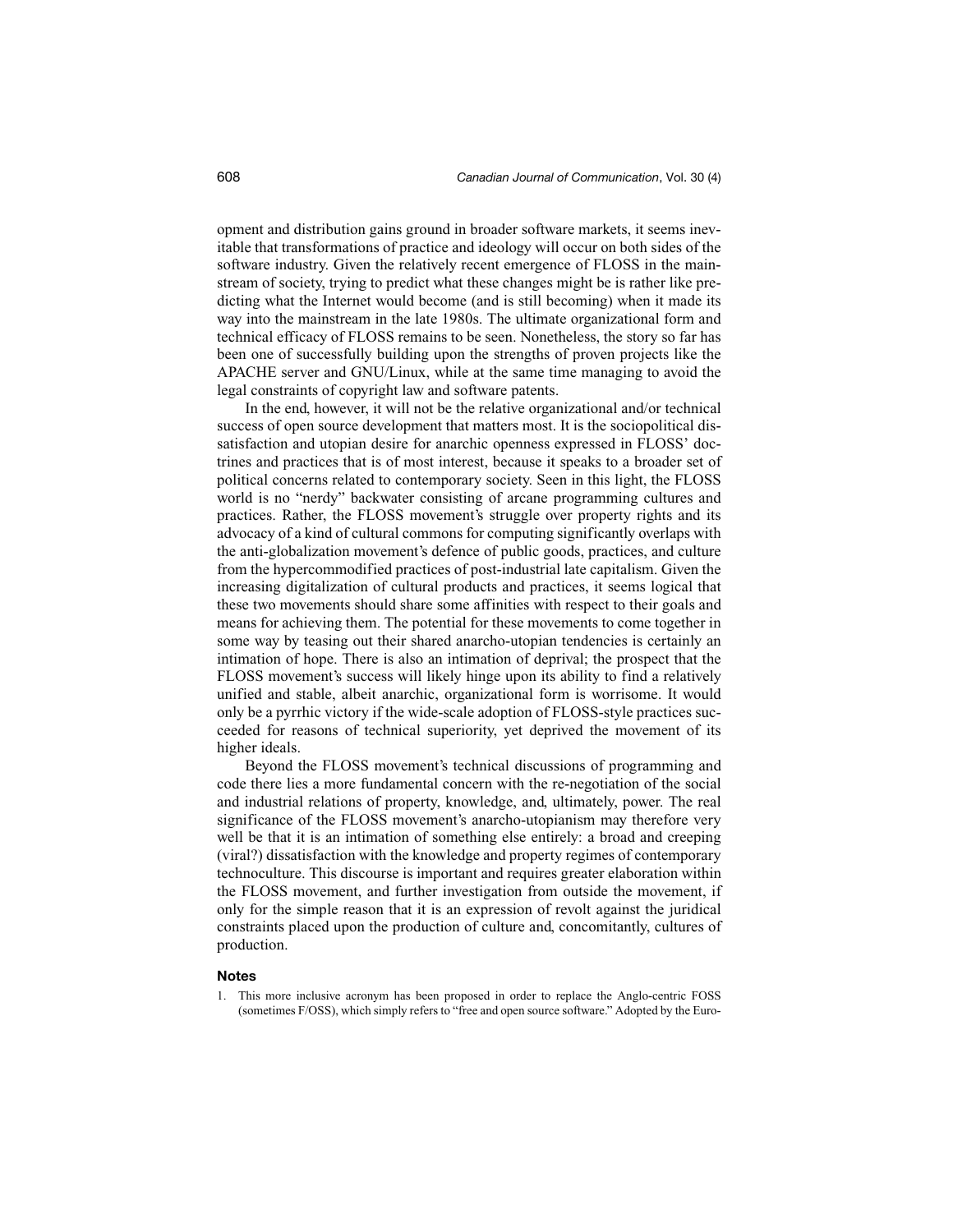pean Commission in 2002, the acronym "FLOSS" combines the English-speaking acronyms for free software and open source as well as incorporating European acronyms for the same (with "F" referring to both the English "free" and German *frei*, and "L" being used to denote both the French and Spanish *libre*, Italian *libero*, and Portuguese *livre*).

- 2. "GNU" (GNU's Not Unix) is Stallman's playfully recursive acronym for the free/open source operating system (and related software) intended as a replacement for proprietary forms of Unix and other operating systems
- 3. While Stallman and the GNU community have yet to produce a fully functional independent operating system based solely on GNU components, they have produced a number of essential software elements that, when later combined with the Linux kernel, constitute an independent operating system. Hence the term "GNU/Linux."
- 4. Intended to combat the circulation of pornography and promotion of violence and hate, the provisions of the CDA may not have been quite as nefarious as cyberspace's early adherents and advocates suggested, but the CDA nevertheless overstepped much of the existing law concerning pornography and freedom of speech. Founded in 1990 in order to protect hackers from malicious prosecution, promote online privacy rights, and advocate for freedom of speech on the Internet, the Electronic Frontier Foundation (EFF) took up the battle against the CDA. With the help of the American Civil Liberties Union and many other organizations, CDA was defeated after two Congress-led attempts to revive it. The "blue ribbon" campaign was key to the EFF's success because it publicized the issue in a very visible manner: a significant number of websites protested the CDA by displaying an image of a blue ribbon and the statement "Stop Internet Censorship/Free Speech Online" on their pages. As a show of protest, many websites were voluntarily taken offline for 48 hours beginning on February 8, 1996 (the day then President Clinton signed the act into law). These forms of protest were quite effective because they were difficult to miss in a time when the WWW was relatively limited in scope when compared with its present day version. Any casual user of the Internet and WWW could not fail to run across a site with a blue ribbon or, for a short period, no site at all, other than a stark black and white page giving detailed reasons for the protest and/or a link to the Electronic Frontier Foundation.
- 5. Barlow notes in the introduction that precedes the declaration that it was written with "characteristic grandiosity." In keeping with the hacker ethic, he also states that any recipient of the e-mail should feel free to pass it along—with or without crediting Barlow as the author—such that it may grow, change, and replicate.
- 6. It is an interesting coincidence that the timing of Bookchin's statement was published in the year between the public deployment of the WWW and the introduction of GNU/Linux.

#### **References**

Abbate, Janet. (1999). *Inventing the Internet.* Cambridge, MA: MIT Press.

- Barlow, John Perry. (1996). *A cyberspace independence declaration.* URL: http:// www.eff.org/Misc/Publications/John\_Perry\_Barlow/barlow\_0296.declaration.txt.
- Bookchin, Murray. (1995). *Lifestyle anarchism or social anarchism: An unbridgeable chasm.* San Francisco, CA: AK Press.
- Campbell-Kelly, Martin. (2003). *From airline reservations to Sonic the Hedgehog: A history of the software industry.* Cambridge, MA: MIT Press.
- Himanen, Pekka. (2001). *The hacker ethic and the spirit of the information age.* New York, NY: Random House.
- Hirshleifer, Jack. (1995). Anarchy and its breakdown. *The Journal of Political Economy, 103*(1), 26-52.
- Imhorst, Christian. (2005). Anarchy and source code—What does the free software movement have to do with anarchism? *Free/Open Source Research Community.* URL: http://opensource.mit.edu/papers/imhorst.pdf.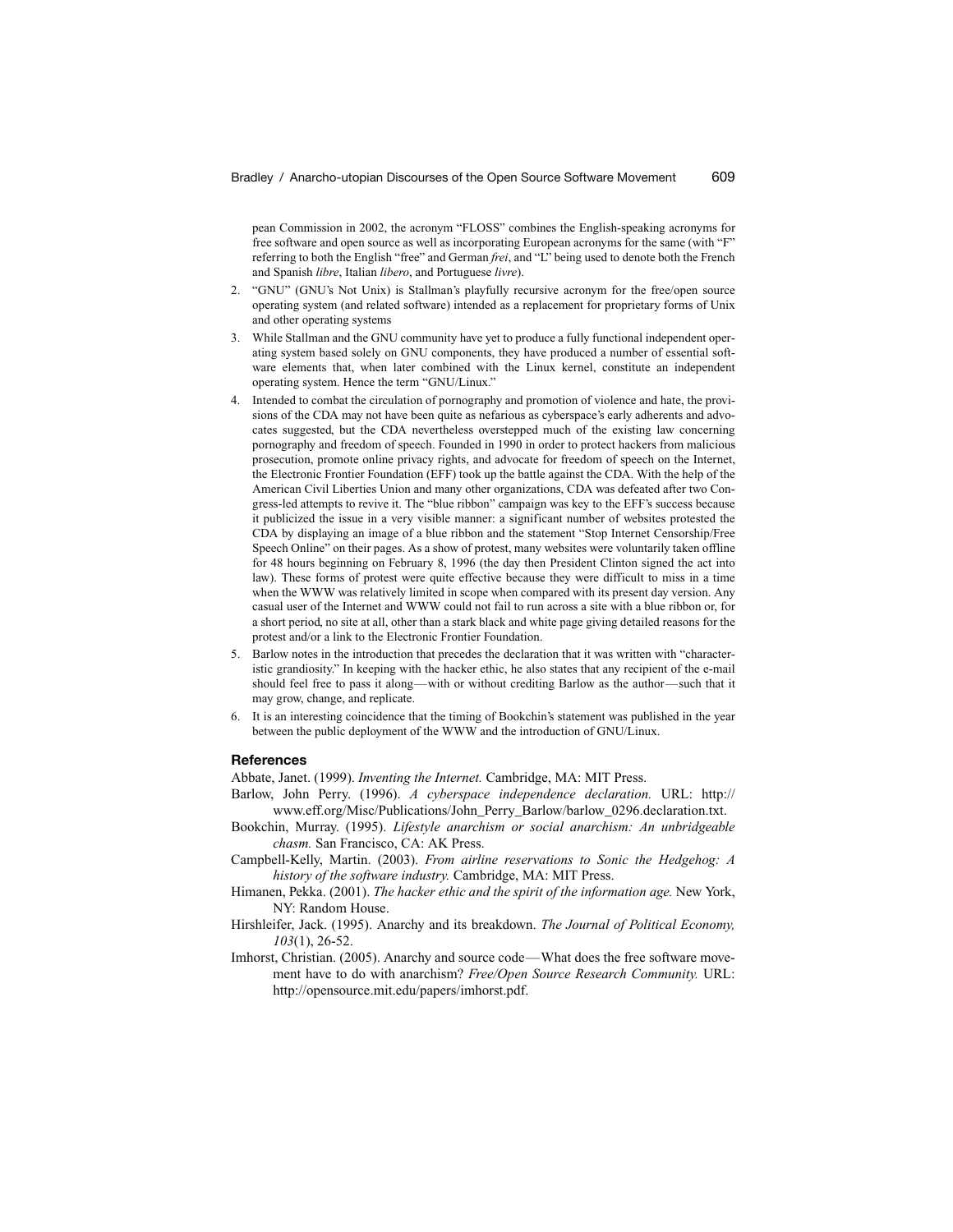- Jameson, Fredric. (1988). Of islands and trenches: Neutralization and the production of utopian discourse. *The ideologies of theory: Essays 1971-86, Vol. 1: Situations of theory* (pp. 75-101). Minneapolis, MN: University of Minnesota Press.
- Klang, Mathaias. (2005, March). Free software and open source: The freedom debate and its consequences. *First Monday, 10*(3). URL: http://firstmonday.org/issues/issue10\_3/ klang/index.html.
- Levitas, Ruth. (1990). *The concept of utopia.* Syracuse, NY: Syracuse University Press.
- Levy, Steven. (1985). *Hackers: Heroes of the computer revolution.* New York, NY: Penguin.
- Marin, Louis. (1984). *Utopics: Spatial play.* (Robert A. Vollrath, Trans.). Atlantic Highlands, NJ: Humanities Press.
- Marx, Karl, & Engels, Friedrich. (1967). *The communist manifesto.* London, U.K.: Penguin. (Originally published 1848)
- Morris, William. (2003). *News from nowhere, or, an epoch of rest: Being some chapters from a utopian romance.* Oxford, U.K.: Oxford University Press. (Originally published in 1890)
- Mumford, Lewis. (1963). *Technics and civilization.* New York, NY: Harcourt, Brace & World.
- Murray, Kevin. (2000). *Back to nowhere.* URL: http://www.kitezh.com/texts/nowhere.htm.
- Parker, Martin. (2002). Utopia and the organizational imagination: Eutopia. In Martin Parker (Ed.), *Utopia and organization* (pp. 217-224). Oxford, U.K.: Blackwell.
- Popper, Karl. (1963). *The open society and its enemies.* Princeton, NJ: Princeton University Press.
- Raymond, Eric. (1999a). *The cathedral and the bazaar.* Sebastopol, CA: O'Reilly & Associates.
- Raymond, Eric. (1999b, June 28). Shut up and show them the code. *Linux Today.* URL: http://linuxtoday.com/news\_story.php3?ltsn=1999-06-28-023-10-NW-SM.
- Raymond, Eric. (1999c, November 1). A response to Nikolai Bezroukov. *First Monday, 4,* (11). URL: http://www.firstmonday.org/issues/issue4\_11/raymond/.
- Raymond, Eric. (2004). *Personal website.* URL: http://www.catb.org/~esr/personal.html.
- Rushkoff, Douglas. (2003). *Open source democracy: How online communication is changing offline politics.* London, U.K.: Demos.
- Scoville, Thomas. (2001). *Whence the source?: Untangling the open source/Free software debate.* O'Reilly.com. URL: http://opensource.oreilly.com/news/scoville\_0399.html.
- Stallman, Richard. (1983). *The GNU manifesto.* URL: http://www.gnu.org/gnu/manifesto.html.
- Stallman, Richard. (1999). The GNU operating system and the free software movement. In Chris DiBona, Sam Ockman, & Mark Stone (Eds.), *Open sources: Voices from the open source revolution* (pp. 53-70). Sebastopol, CA: O'Reilly & Associates.
- Tiemann, Michael. (1999). Future of cygnus solutions: An entrepreneur's account. In Chris DiBona, Sam Ockman & Mark Stone (Eds.), *Open sources: Voices from the open source revolution*. pp. 71-90. Sebastopol, CA: O'Reilly & Associates.
- Vaughn-Nichols, Steven J. (2004, November 19). Author of GNU/Linux patent study says Ballmer got it wrong. *eWeek.* URL: http://www.eweek.com/article2/ 0,1759,1729908,00.asp.
- Wark, McKenzie. (2004). *A hacker manifesto.* Cambridge, MA: Harvard University Press
- Williams, Sam. (2002). *Free as in freedom: Richard Stallman's crusade for free software.* Sebastopol, CA: O'Reilly & Associates.